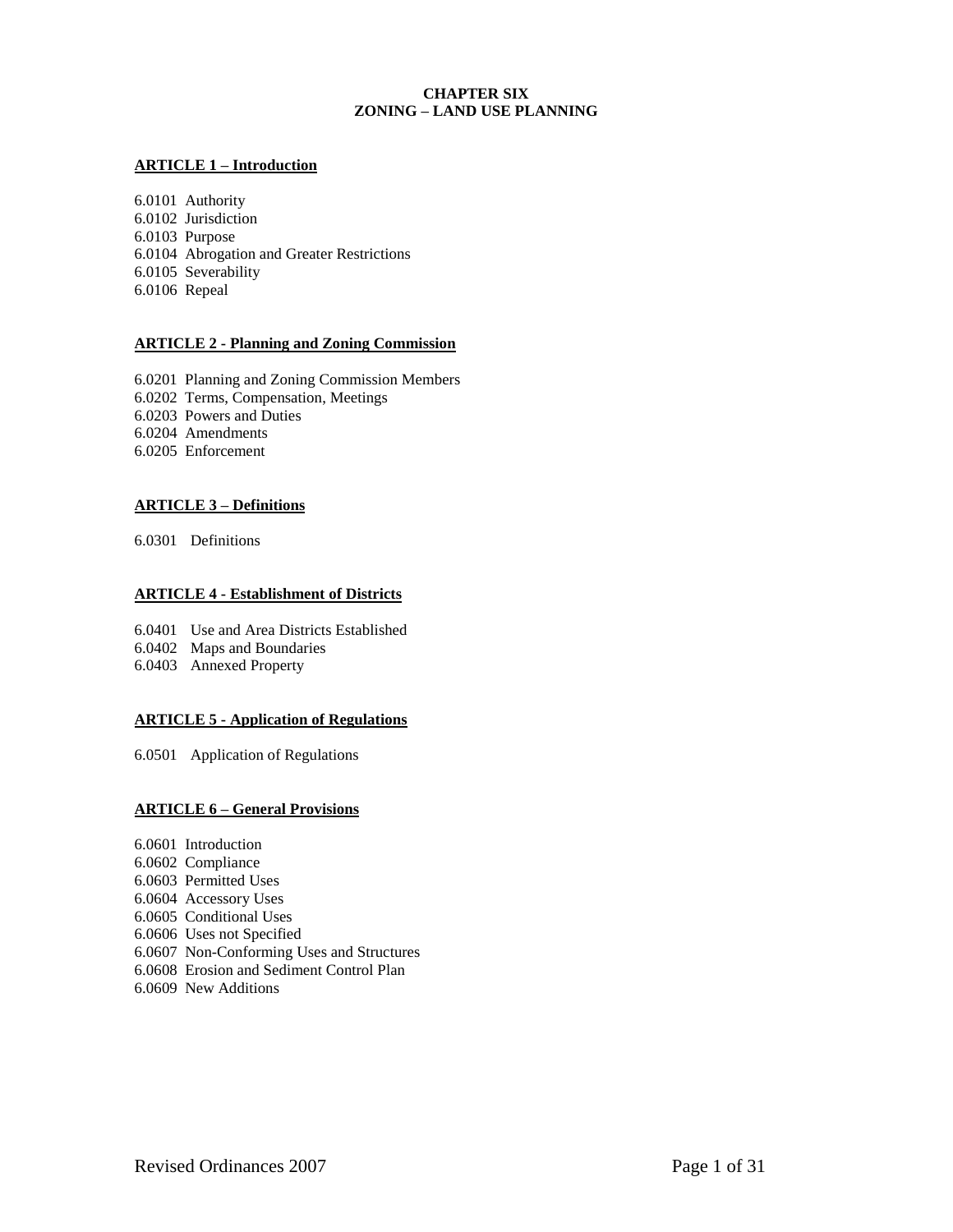# **ARTICLE 7 - Use Districts**

6.0701 Use Districts

# **ARTICLE 8 – Residential Districts**

6.0801 Accessory Uses in Residential Districts 6.0802 R-1 Residential Districts 6.0803 R-2 Residential Districts 6.0804 R-3 Residential Districts

# **ARTICLE 9 – Commercial Districts**

6.0901 Accessory Uses in Commercial Districts 6.0902 C-1 Commercial District 6.0903 C-2 Commercial District 6.0904 C-3 Highway Commercial District

# **ARTICLE 10 – Industrial District**

6.1001 General Requirements 6.1002 Uses Permitted 6.1003 Uses Permitted by Special Permit and approval of Planning and Zoning Commission 6.1004 Uses Prohibited

# **ARTICLE 11 – Mobile Home Park District**

6.1101 Permitted Uses 6.1102 General Requirements

# **ARTICLE 12 – Special Use Districts**

6.1201 Permitted Uses

# **ARTICLE 13 – Agricultural District**

6.1301 Permitted Uses

6.1302 Conditional Use

# **ARTICLE 14 – Planned Unit Development District**

6.1401 Reserved for future use

# **ARTICLE 15 - Enforcement**

6.1501 Building Inspector

- 6.1502 Building Permits
- 6.1503 Certificates of Occupancy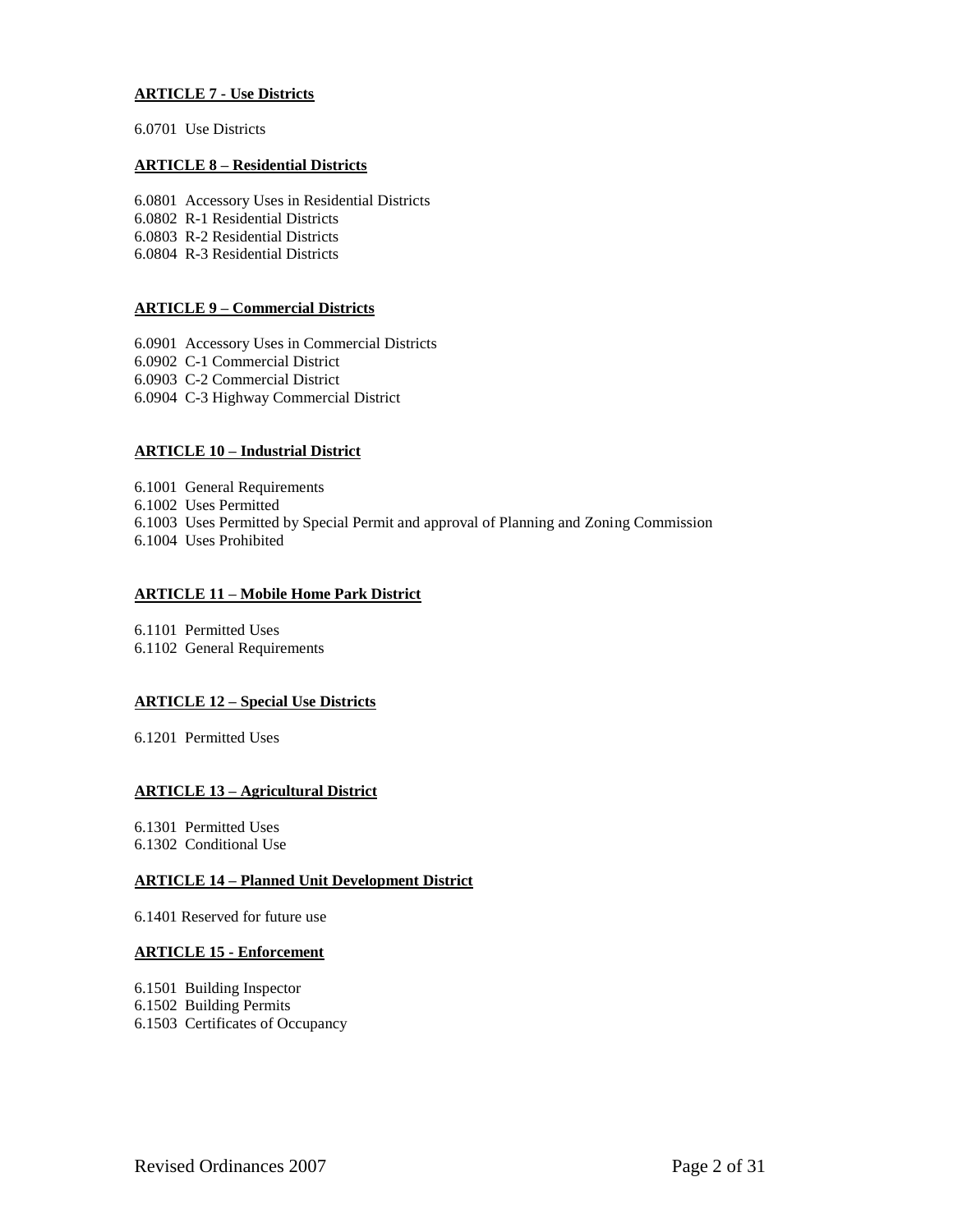# **ARTICLE 16 – Off-Street Parking Regulations**

- 6.1601 Parking regulations
- 6.1602 Use Requirements
- 6.1603 General Requirements

# **ARTICLE 17 – Loading and Unloading Regulations**

# **ARTICLE 18 – Sign Regulations**

- 6.1801 General Requirements
- 6.1802 District Requirements
- 6.1803 Advertising Signs

# **ARTICLE 19 – Cando Airport Zoning**

- 6.1901 Authority
- 6.1902 Definitions
- 6.1903 Airport Zones
- 6.1904 Airport Zone Height Limitations
- 6.1905 Use restrictions
- 6.1906 Nonconforming Uses
- 6.1907 Permits
- 6.1908 Enforcement
- 6.1909 Appeals
- 6.1910 Judicial review
- 6.1911 Penalties
- 6.1912 Severability

# **ARTICLE 20 – Fences, Hedges and Walls**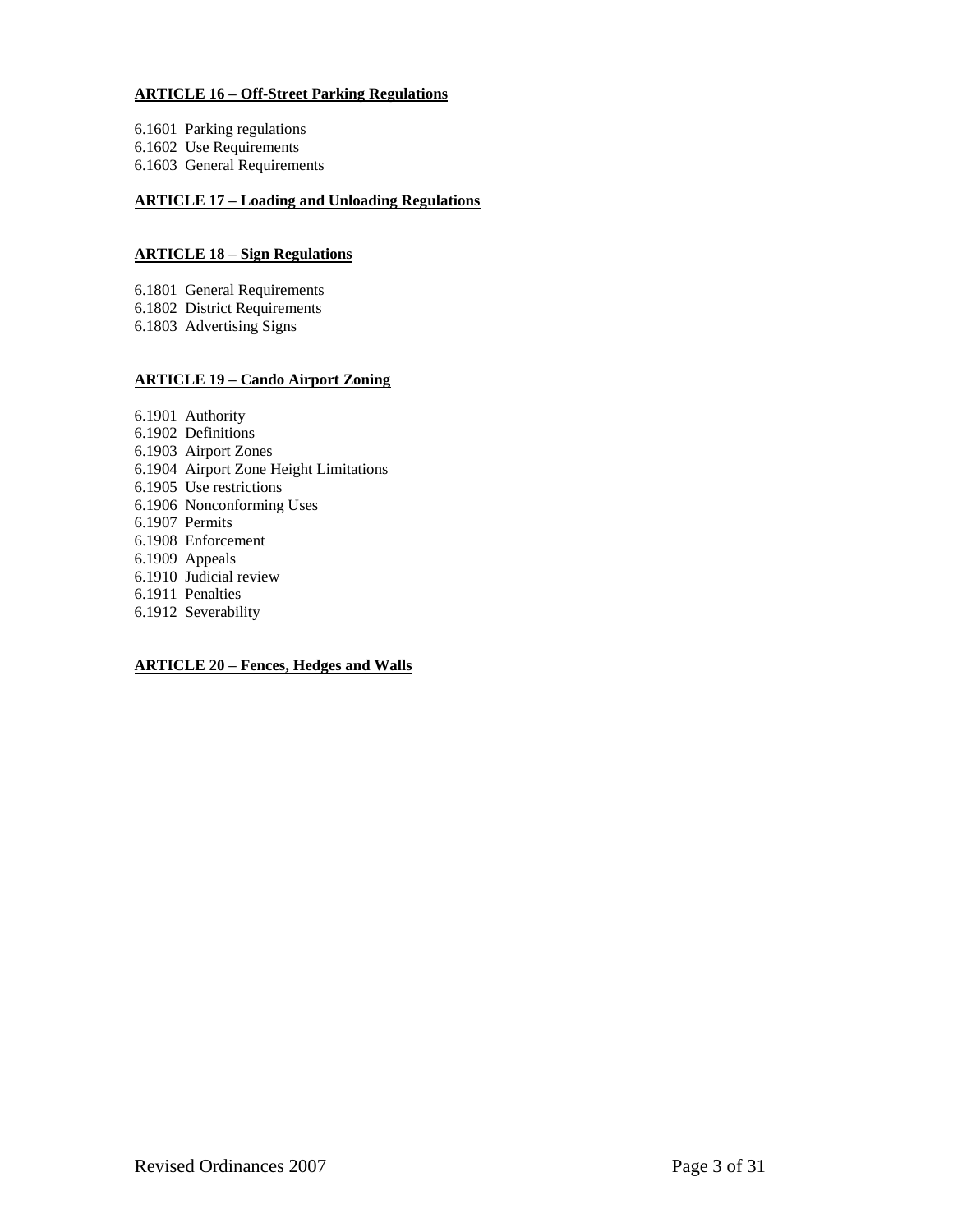# **CHAPTER SIX ZONING - LAND USE PLANNING**

## **ARTICLE 1 – Introduction**

### 6.0101 Authority

This chapter is adopted under the authority granted by Chapter 40-47 of the North Dakota Century Code.

### 6.0102 Jurisdiction

The territorial jurisdiction of the Planning and Zoning Commission is declared to include all land within the city limits and all territory located within ½ mile in every direction of the city limits. (North Dakota Century Code 40-47-01.1)

## 6.0103 Purpose

It is the purpose of this chapter to promote the health, safety, and general welfare of the citizens of Cando.

It is the specific intent to:

- 1. Regulate the use of all structures and land in the jurisdiction.
- 2. Regulate lot coverage, population density and distribution, and location and size of structures.
- 3. Provide regulations for the subdivision of land.
- 4. Secure safety from fire, flooding, and other dangers.
- 5. Provide adequate light, air, sanitation, and drainage.
- 6. Further the appropriate use of land and conservation of natural resources.
- 7. Stabilize and protect the natural beauty and property values within the Cando jurisdiction.
- 8. Lessen congestion in and promote the safety and efficiency of streets and highways.
- 9. Facilitate the adequate provision of public facilities and utilities.
- 10. Secure the orderly development of Cando.
- 11. Provide for the administration and enforcement of this chapter and penalties for violation.

## 6.0104 Abrogation and Greater Restrictions

It is not the intent to repeal, abrogate, annul, impair, or interfere with any existing easements, covenants, deed restrictions, agreements, rules, regulations, or permits previously adopted. Whenever this chapter imposes greater restrictions, this chapter shall govern.

In interpretation and application, this chapter shall be construed in favor of the City of Cando, and shall not be construed to be a limitation or repeal of any other power granted by the North Dakota Century Code.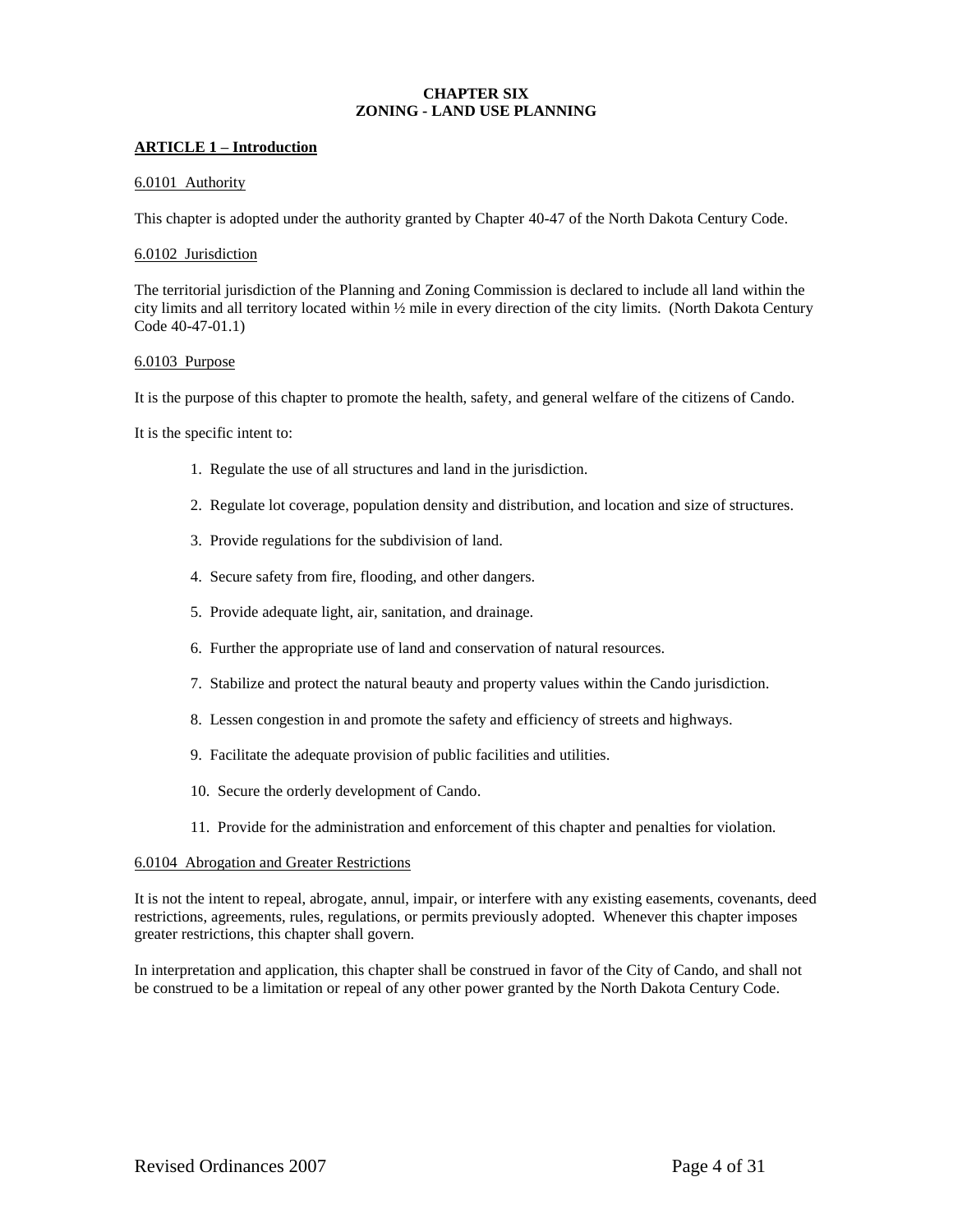## 6.0105 Severability

If any part or provision of this chapter or the application thereof to any person, property, or circumstance is adjudged invalid by any court of competent jurisdiction, such judgment shall be confined in its effect to the part, provision, section, or application expressly involved in the controversy and shall not affect or impair the integrity of validity of the remainder of the chapter or its application to other persons, property, or circumstances.

If any application of this chapter to a particular structure, land, or water is adjudged unconstitutional or invalid by a court of competent jurisdiction, such judgment shall not be applicable to any other structure, land, or water not specifically included in said judgment.

## 6.0106 Repeal

This chapter supersedes all of the following which shall hereby be repealed: The previous zoning ordinances, including the zoning ordinances chapter XVIII, of the City of Cando and ordinance 267 and all regulations, parts of city regulations, existing ordinances or resolutions in conflict with this chapter or its provisions.

## **ARTICLE 2 - Planning and Zoning Commission**

## 6.0201 Planning and Zoning Commission Members

There is hereby created a Planning and Zoning Commission consisting of six members, five members to be appointed by the Mayor, with the approval of the City Council, for a term of 3 years, and one appointed by the Towner County Commissioners for a term of 5 years.

The Mayor, the Engineer and City Attorney shall be ex-officio members. (Source: North Dakota Century Code Section 40-48-03)

### 6.0202 Terms, Compensation, Meetings

The terms of the members, their compensation, and meetings shall be as provided by Chapter 40-48 of the North Dakota Century Code.

### 6.0203 Powers and Duties

The Planning and Zoning Commission shall have all the powers and duties prescribed by law and by this chapter, which are more particularly specified as follows:

- 1. To decide any question involving the interpretation of any provision of this chapter, including determination of the exact location of any district boundary if there is uncertainty with respect thereto.
- 2. To vary or adapt the strict application of this chapter in the case of exceptionally irregular, narrow, shallow or steep lots, or other exceptional physical conditions, where the strict application would result in practical difficulty or unnecessary hardship that would deprive the owner of use of the land or building, but in no other case. The Planning and Zoning Commission shall prescribe any conditions that it deems necessary or desirable. However, no variance shall be recommended unless it finds:
	- A. There are special circumstances or conditions, fully described in the findings, which circumstances or conditions are peculiar and do not apply to land or buildings in the neighborhood, and said circumstances or conditions are such the strict application of this chapter would deprive the applicant of the reasonable use of such land or building.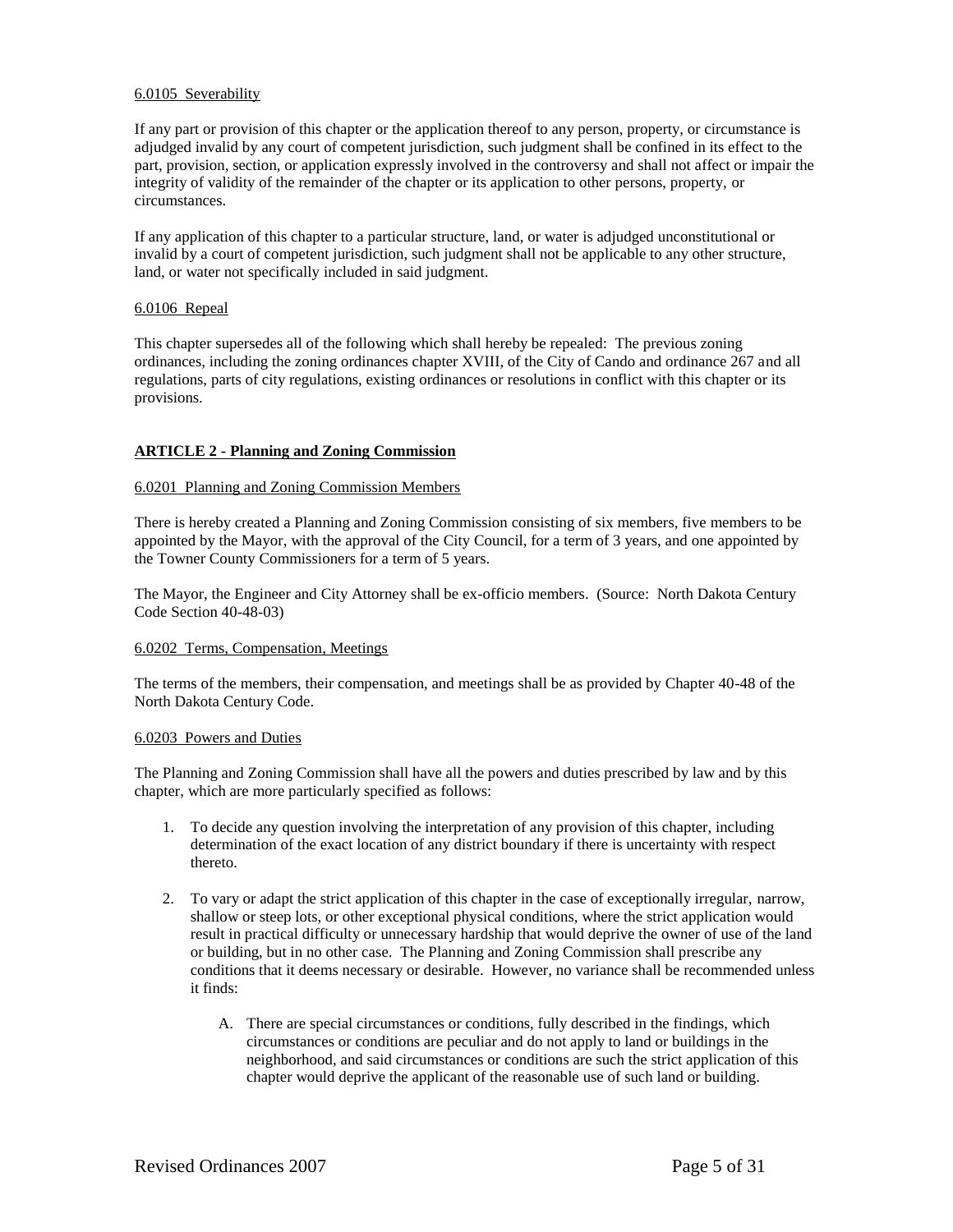- B. The granting of the variance is necessary for reasonable use of the land or building and the variance as recommended is the minimum variance that will accomplish this purpose.
- C. The recommendation will be in harmony with the general purpose and intent of this chapter and will not be injurious to the neighborhood or otherwise detrimental to the public welfare. In addition to considering the character and use of adjoining buildings and those in the vicinity, shall take into account the number of persons residing or working in the buildings or upon the land and traffic conditions.
- 3. The Planning and Zoning Commission shall act in strict accordance with the procedure specified by law and this chapter. All appeals and applications shall be in writing. Every appeal or application shall refer to the specific provision of the ordinance involved, and shall exactly set forth the interpretation that is claimed, or the details that is applied for and the grounds on which it is claimed the variance should be granted. Every decision of the Planning and Zoning Commission shall be submitted to the City Council for final determination.
- 4. No action of the Planning and Zoning Commission shall be taken on any case until after due notice of 15 days has been given to the parties and a public hearing has been held.

## 6.0204 Amendments

The City Council may amend this chapter by supplementing, changing, modifying or repealing any of the regulations, restrictions or other provisions thereof or of the district map or the districts or of the boundaries. A proposed amendment may be initiated by the City Council, or upon a request from the Planning and Zoning Commission, or by petition from any interested person, or persons, or their agents.

The City Council shall require a report from the Planning and Zoning Commission on a proposed amendment before taking final action. The Planning and Zoning Commission shall make a tentative report and hold a public hearing with notice the same as required for a public hearing by the City Council, before submitting its final report. Such final report shall be submitted within 90 days after the time of referral of the proposed amendments to the Planning and Zoning Commission unless the City Council agrees to an extension.

After receipt of the final report from the Planning and Zoning Commission or in the event of failure to report within 90 days, the City Council shall hold a public hearing, after which the proposed amendment may be passed. Not less than fifteen (15) days notice of the time and place of holding such public hearing shall first be published in the official newspaper.

If a protest against a change, supplement, modification, amendment or repeal is filed and signed by owners of twenty percent (20%) or more:

- 1. Of the area of the lots included in such proposed change; or
- 2. Of those immediately adjacent in the rear thereof extending 150 feet therefrom; or
- 3. Of those directly opposite extending 150 feet from the street frontage of the opposite lots.

The amendment shall not become effective except by a favorable vote of three-fourths (3/4) of all the City Council members.

# 6.0205 Enforcement

The erection, construction, reconstruction, alteration, repair, conversion or maintenance of any building or structure or the use of any building, structure or land in violation of this chapter or of any regulation, order, requirement, decision or determination made under authority conferred by this chapter, shall constitute the maintenance of a public nuisance and any appropriate action or proceeding may be instituted by the City, through any Building Inspector, or Fire Chief, or other designated official, or department: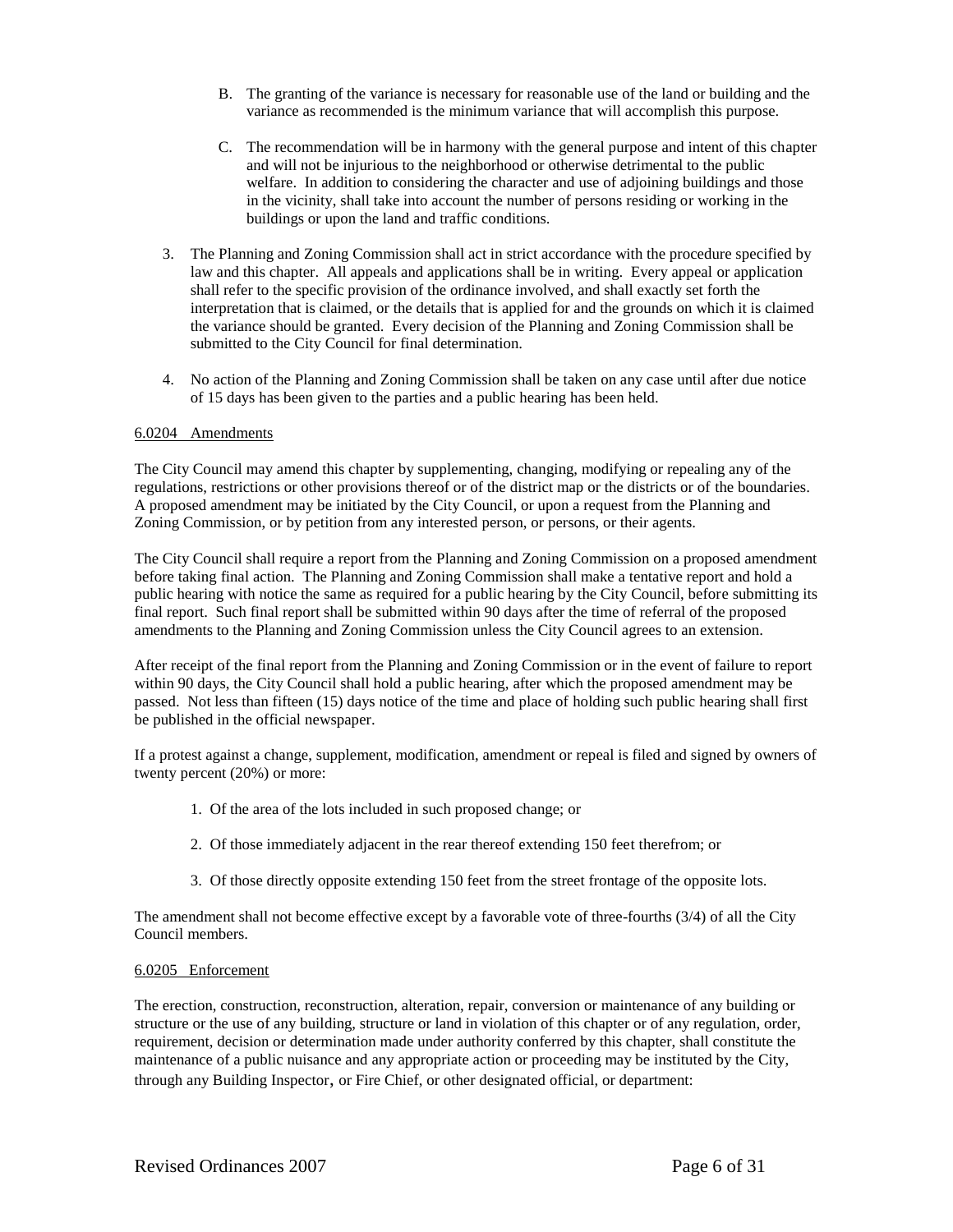- 1. To prevent such unlawful erection, construction, reconstruction, alteration, repair, conversion, maintenance or use, or
- 2. To restrain, correct or abate such violation, or
- 3. To present the occupancy of the building, structure or land, or
- 4. To prevent any illegal act, conduct, business or use in or about such premises.

# **ARTICLE 3 – Definitions**

## 6.0301 Definitions

For the purpose of this chapter the following words and phrases shall have the meanings herein given:

- 1. "Accessory Use or Building" is a subordinate use or building customarily incident to and located on the same lot with the main use or building.
- 2. "Alteration" as applied to a building or structure, is a change or rearrangement in the structural parts or in the exit facilities, or an enlargement, whether by extending on a side or by increasing in height, or the moving from one location or position to another.
- 3. "Building" is a structure designed, built or occupied as a shelter or roofed enclosure for persons, animals or property, including tents, lunch wagons, dining cars, camp cars, trailers and other roofed structure on wheels or other supports used for residential, business, mercantile, storage, commercial, industrial, institutional, assembly, educational or recreational purposes. For the purposes of this definition "roof" shall include an awning or other similar covering, whether or not permanent in nature.
- 4. "Building Line" is the line between which and the street line or lot line no building or other structure or portion thereof, except as provided in this Code, may be erected above the grade level. The building line is considered a vertical surface intersection the ground on such line.
- 5. "Clear Sight Triangle" is a right-angled triangle formed from points measured on the curb twenty (20) feet in each direction from the corner.
- 6. "Commercial Animal Feedlot" is any livestock feeding, handling, or holding operation or feed yard doing business as an enterprise where on hundred (100) head or more of livestock are kept for the purpose of feeding and where the livestock kept are for resale or slaughter.
- 7. "Dwelling" is a building designed or used as the living quarters for one or more families.
- 8. "Dwelling House" is a detached house designed for an occupied exclusively as the residence of not more than two families each living as an independent housekeeping unit.
- 9. "Dwelling Unit" is one or more rooms providing complete living facilities for one family, including equipment for cooking, or provisions for the same, and including room or rooms for living, sleeping and eating.
- 10. "Dwelling, Multi-Family" is a dwelling or group of dwellings on one plot containing separate living units for three or more families, but which have joint services or facilities for both.
- 11. "Family" is a single individual, doing his own cooking, and living upon the premises as a separate housekeeping unit, or a collective body of persons doing their own cooking and living together upon the premises as a separate housekeeping unit in a domestic relationship based upon birth, marriage or other domestic bond as distinguished from a group occupying a board house, lodging house, club, fraternity or hotel.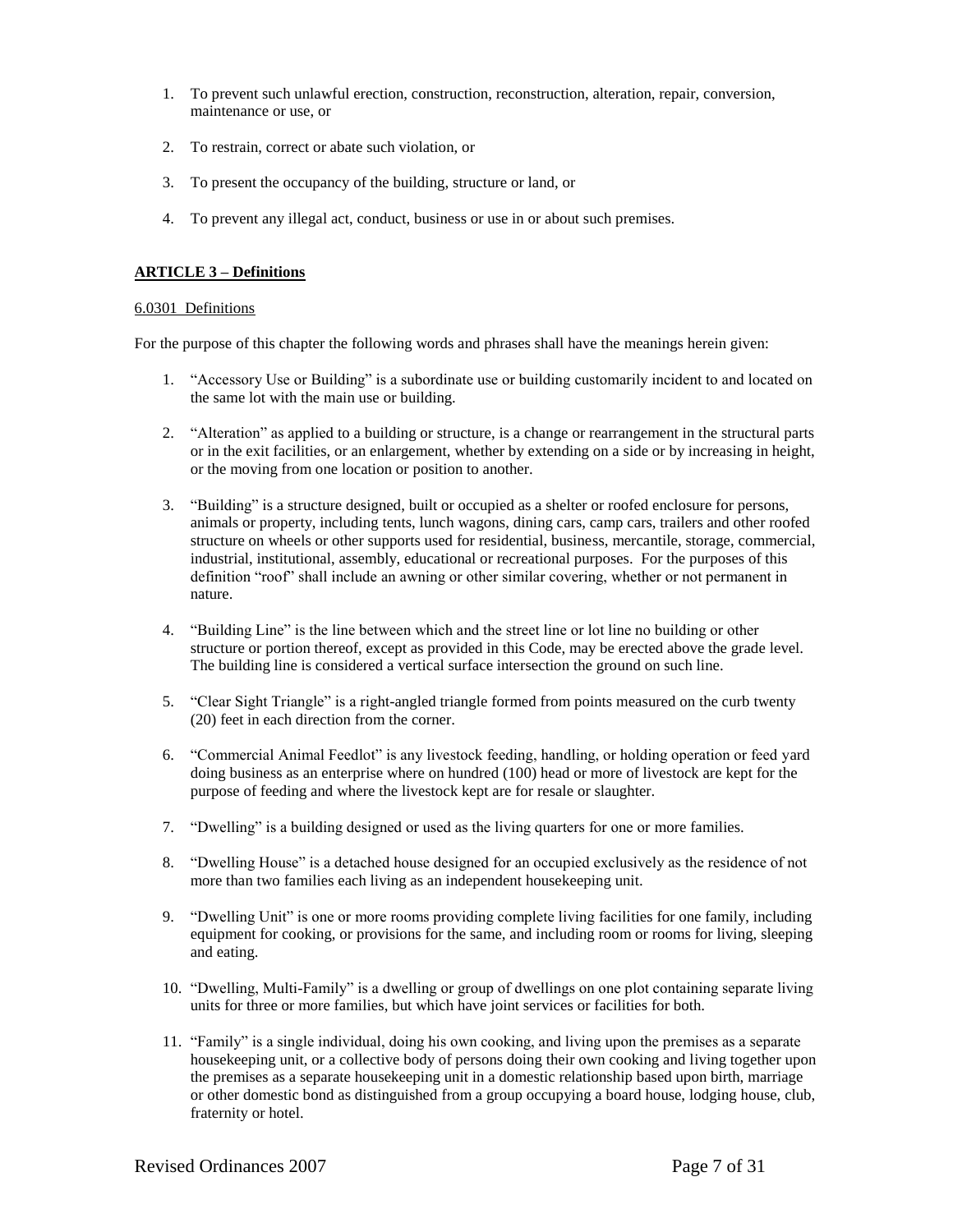- 12. "Garage, Private" is a building or part thereof accessory to a main building and providing for the storage of automobiles and in which no occupation or business for profit is carried on.
- 13. "Lot" is a parcel of land occupied or capable of being occupied by one building, and the accessory buildings or uses customarily incident to it, including such open spaces as are required by this chapter.
- 14. "Non-conforming Use" is a building, structure or use of land existing at the time of the enactment of this chapter and which does not conform to the regulations of the district in which it is located.
- 15. "Setback Building Line" is a building line back of the street line.
- 16. "Structure" is anything constructed or erected which requires location on the ground or attached to something having location on the ground, including signs and billboards, but not including fences or walls used as fences.
- 17. "Use" is the purpose for which land or a building is arranged, designed or intended or for which either land or a building is or may be occupied or maintained.
- 18. "Variance" is a relaxation of the terms of the Zoning Ordinance where such variance will not be contrary to the public interest and where, owing to conditions peculiar to the property and not the result of the actions of the applicant, a literal enforcement of the Ordinance would result in unnecessary and undue hardship. As used in this Ordinance, a variance is authorized only for height, area, and size of structure or size of yards and open space.
- 19. "Yard" is an open space other than a court, on a lot, unoccupied and unobstructed from the ground upward, except as otherwise provided in this chapter.
- 20. "Yard, Front" is an open unoccupied space on the same lot with a main building, extending the full width of the lot and situated between the street line and the front line of the building projected to the side lines of the lot.
- 21. "Yard, Rear" is an open unoccupied space on the same lot with the building between the rear line of the building and the rear line of the lot and extending the full width of the lot.
- 22. "Yard, Side" is an open unoccupied space on the same lot with the building situated between the building and the side line of the lot and extending from the front yard to the rear yard. Any lot line not a rear line or a front line shall be deemed a lot line.

# **ARTICLE 4 – Establishment of Districts**

## 6.0401 Use and Area Districts Established

For the purposes of this chapter, the City is divided into use districts and area districts.

### 6.0402 Maps and Boundaries

The boundaries of these districts are hereby established as shown on a map entitled "The Zoning Map of the City of Cando" which is on file in the office of the city auditor. This map, with all explanatory matter thereon, is hereby made a part of this chapter.

### 6.0403 Annexed Property

Property not included within a district and becomes a part of the City by annexation shall automatically be classified as lying and being in the R-1 residential district until such classification has been changed by an amendment to the zoning ordinances.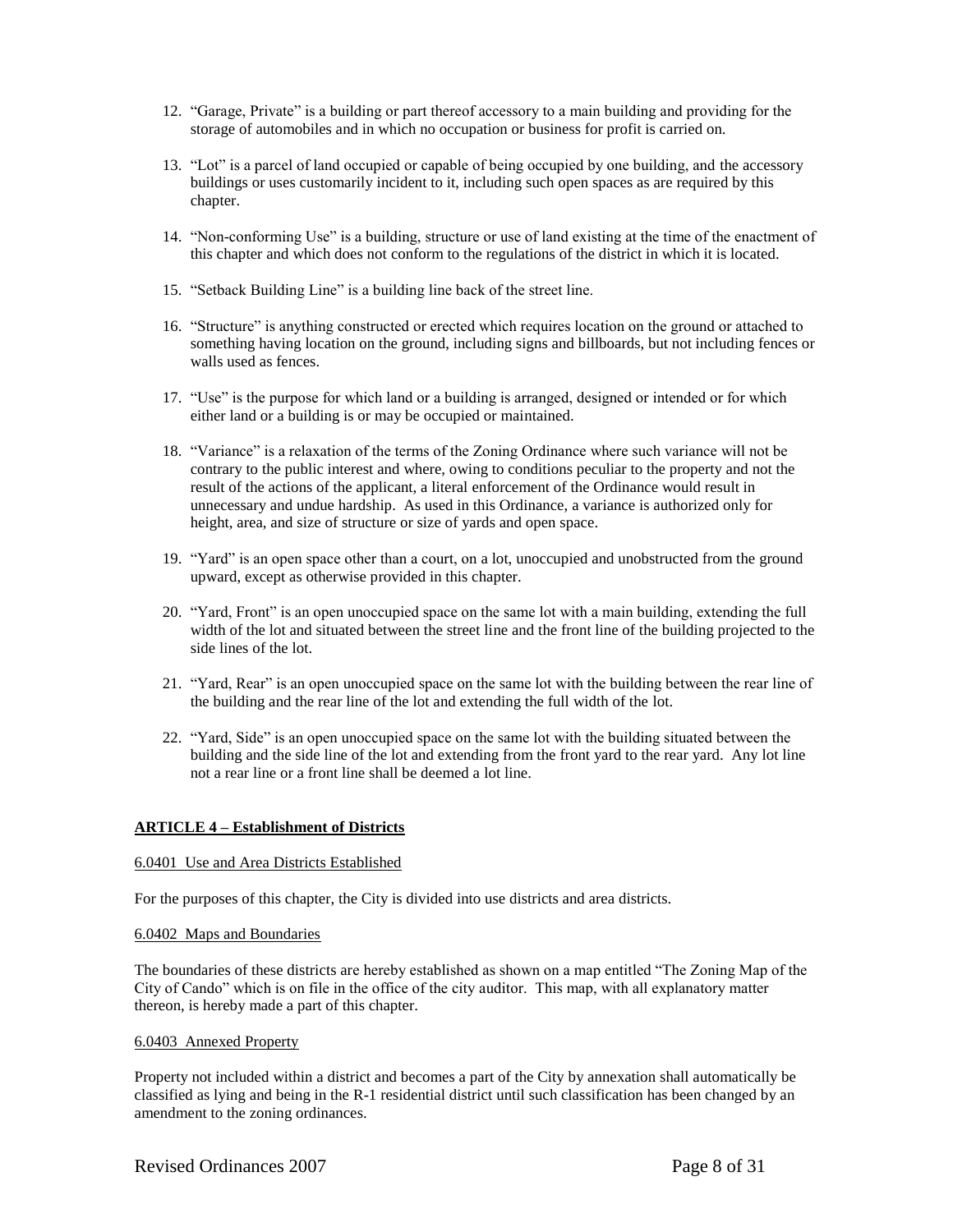# **ARTICLE 5 - Application of Regulations**

## 6.0501 Application of Regulations

Except as provided in this chapter:

- 1. Conformity of Buildings and Land. No building, structure or premises shall be used or occupied, and no building or part thereof or other structure shall be erected, raised, moved, placed, reconstructed, extended, enlarged or altered except in conformity with the regulations herein specified for the district, as shown on the official map, in which it is located.
- 2. Conformity of Buildings. No building, structure or premises shall be erected, altered or used so as to produce smaller yards or less unoccupied area, and no building shall be occupied by more families than prescribed for such building, structure or premises for the district in which it is located.
- 3. Conformity of Open Spaces. No yard, court or open space, or part thereof, shall be included as a part of the yard, court or open space similarly required for any other building, structure or dwelling under this chapter.

# **ARTICLE 6 – General Provisions**

## 6.0601 Introduction

The proper regulation of certain lands and structures cannot be accomplished by district regulations alone, therefore these general provisions shall be applied in addition to any district regulations.

### 6.0602 Compliance

No structure, land, water, or air shall be used and no structure or part thereof shall be located, erected, moved, reconstructed, extended, enlarge, converted, or structurally altered, demolished or removed without a building permit and full compliance with this Chapter. (Revised 09/21/2015)

### 6.0603 Permitted Uses

Permitted uses are specified for each district.

### 6.0604 Accessory Uses

Accessory uses are as stated below:

- 1. Shall be clearly incidental and customarily associated with the operation of a permitted use.
- 2. Shall be operated and maintained under the same ownership on the same lot.
- 3. Shall not contain structures or structural features inconsistent with the permitted use.
- 4. Shall include residential occupancy only with the approval of the Planning and Zoning Commission.
- 5. Shall be allowed after permitted use is present or under construction.
- 6. Shall not involve the conduct of any business, trade, or industry when accessory to residential district permitted uses, except for home and professional operations as defined herein.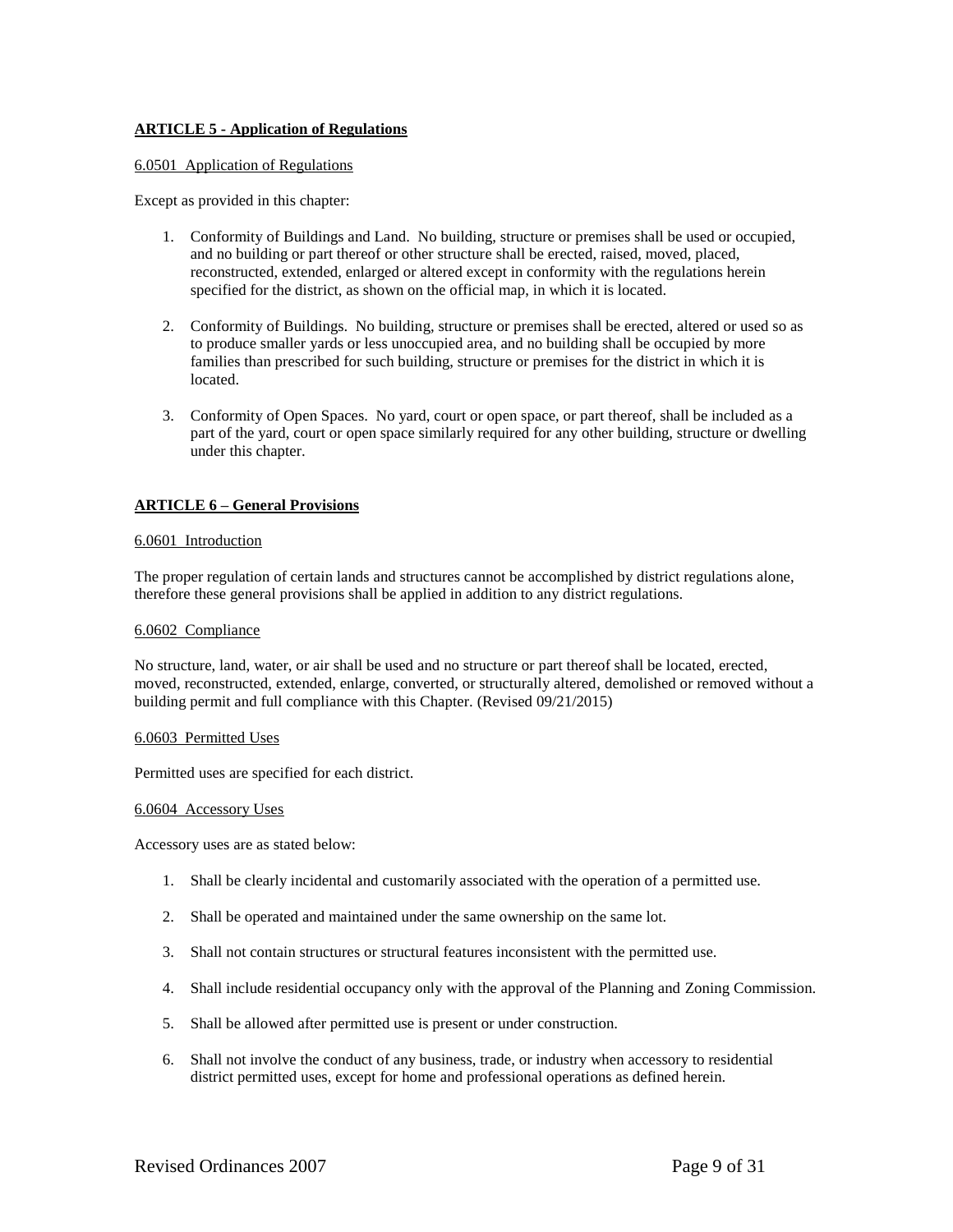# 6.0605 Conditional Uses

Along with their accessory uses, the Planning and Zoning Commission and approval by the City Council shall allow conditional uses in specified districts after review, public hearings, and recommendation. Applications for conditional use will utilize the building permit process.

## 6.0606 Uses not Specified

Uses not specified may be allowed in districts with the recommendation by the Planning and Zoning Commission and approval by the City Council provided they are similar in character in the district.

Any lot in existence prior to the effective date of this chapter and held in separate ownership different from the ownership of adjoining lots may be used for the erection of a structure conforming to the use regulations of the district in which it is located with the approval of the Building Inspector, or other designated official, even though its dimensions are less than the minimum requirements of this ordinance.

### 6.0607 Non-Conforming Uses and structures

The nonconforming uses of any water, structure, or land existing at the time of the enactment of this chapter may be continued, although such use does not conform with the provisions of this chapter, provided the following conditions are met

- 1. A non-conforming building or structure may be altered, improved or reconstructed provided such work is not to an extent exceeding in aggregate cost twenty-five percent (25%) of the assessed value of the building or structure, unless the building or structure is changed to a conforming use.
- 2. A non-conforming use shall not be extended, enlarged, substituted, or moved.
- 3. No non-conforming building, structure or use shall be changed to another non-conforming use.
- 4. A non-conforming use of a building or premises that has been abandoned or altered shall not thereafter be returned to such non-conforming use.

Nothing in this chapter shall be interpreted as authorization for the continuance of the use of a structure or premises in violation of zoning regulations in effect at the time of the effective date of this chapter.

The Building Inspector, or other designated official shall issue a "Certificate of Non-Conforming Use" to all owners of property that does not conform to the provisions of the use zone in which the property is located.

No use of land, buildings or structures shall be made other than that specified on the "Certificate of Non-Conforming Use," unless said use shall be in conformity with the provisions of the use zone in which the property is located.

No permit or license shall be issued to any property for which a "Certificate of Non-Conforming Use" has been issued until approved.

Whenever the boundaries of a district shall be changed so as to transfer an area from one district to another district of a different classification, the foregoing provisions shall apply to any non-conforming uses existing therein.

The Building Inspector, or other designated official shall compile a file of all nonconforming uses and structures and maintain it in the City Auditor's office listing location, use, and assessed value of structures.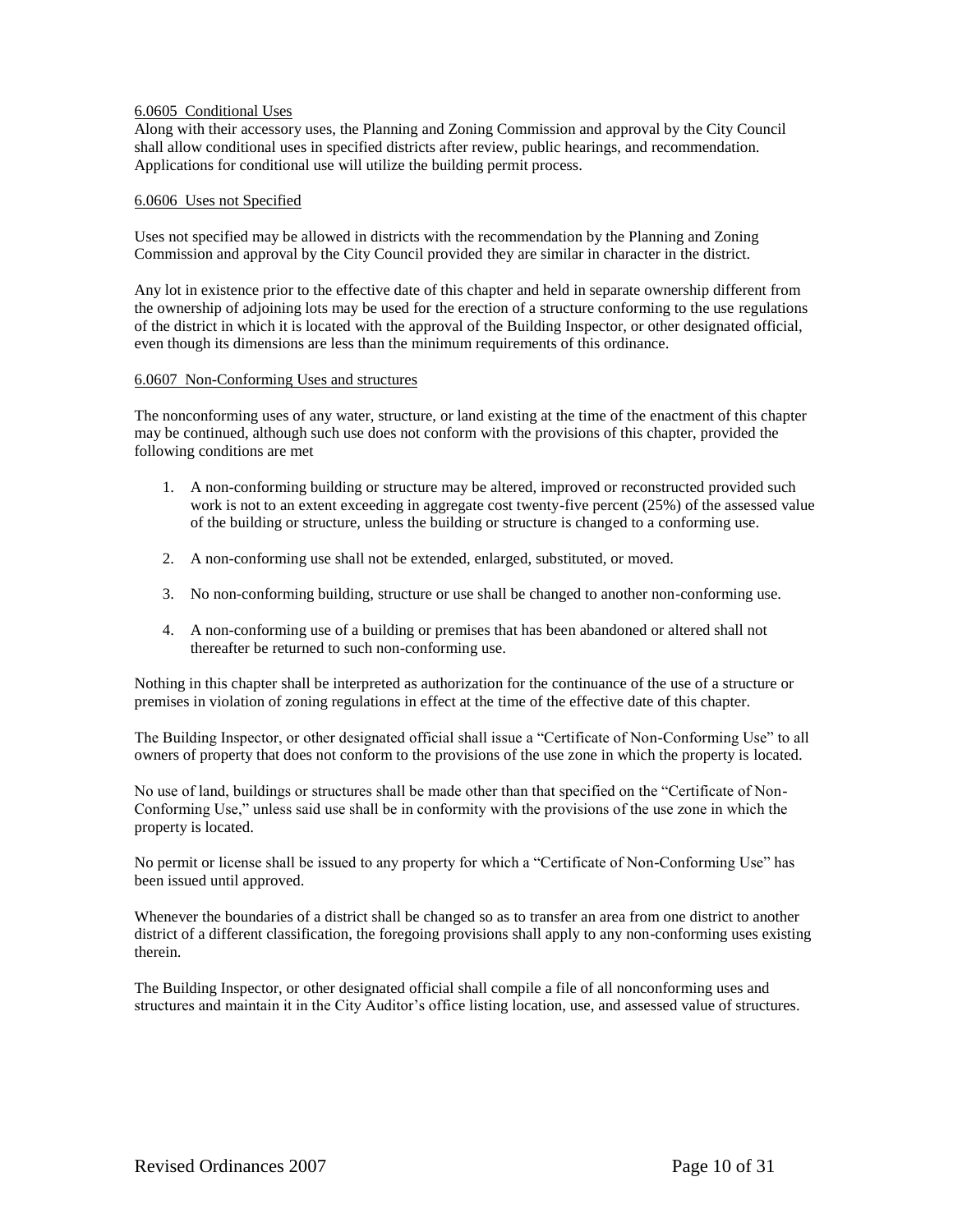# 6.0608 Erosion and Sediment Control Plan

An erosion and sediment control plan may be requested by the Planning and Zoning Commission for those uses requiring substantial land modification or earth movement and the plan shall be submitted before a building permit is granted. These plans are to be developed with the appropriate Soil Conservation district and must have their written approval.

A performance bond may be required by the City Council with the amount based on the complexity of control measures. The performance bond will be filed with the City Auditor.

### 6.0609 New Additions

Unless the owners elect in the petition of annexation to it remain classified as Agricultural new additions, land, or territory, annexed to the city shall become classified as R-1 area without additional procedure and shall become a matter of record by amending the zoning map. New areas annexed for purposes other than R-1 must follow the hearing procedure for ordinance amendments.

## **ARTICLE 7 - Use Districts**

### 6.0701 Use Districts

The City is divided into the following Use Districts to be known as:

- R-1 Residential Districts
- R-2 Residential Districts
- R-3 Residential Districts
- C-1 Commercial Districts
- C-2 Commercial Districts
- C-3 Commercial Highway
- IND Industrial Districts
- M-H Mobile Home Park
- SU-1 Special Use District 1
- SU-2 Special Use District 2
- SU-3 Special Use District 3
- SU-4 Special Use District 4
- SU-5 Special Use District 5
- SU-6 Special Use District 6
- A Agricultural
- PUD Planned Unit Development District

The boundaries of the districts appear on a map designated as the zoning map, and all notations, references, and other information shown are a part of this chapter and have the same force and effect as this chapter. The zoning map shall be maintained in the City Auditor's office.

When uncertainty exists with respect to the boundaries of the various districts, the following rules apply:

- 1. In unsubdivided property, the district boundary line shall be determined by the use of the scale or dimensions appearing on the map.
- 2. Where the property line is divided into blocks and lots, the boundaries shall be construed to be lot lines.
- 3. Boundaries following streets, alleys, roads, or highways shall be the centerlines unless otherwise indicated.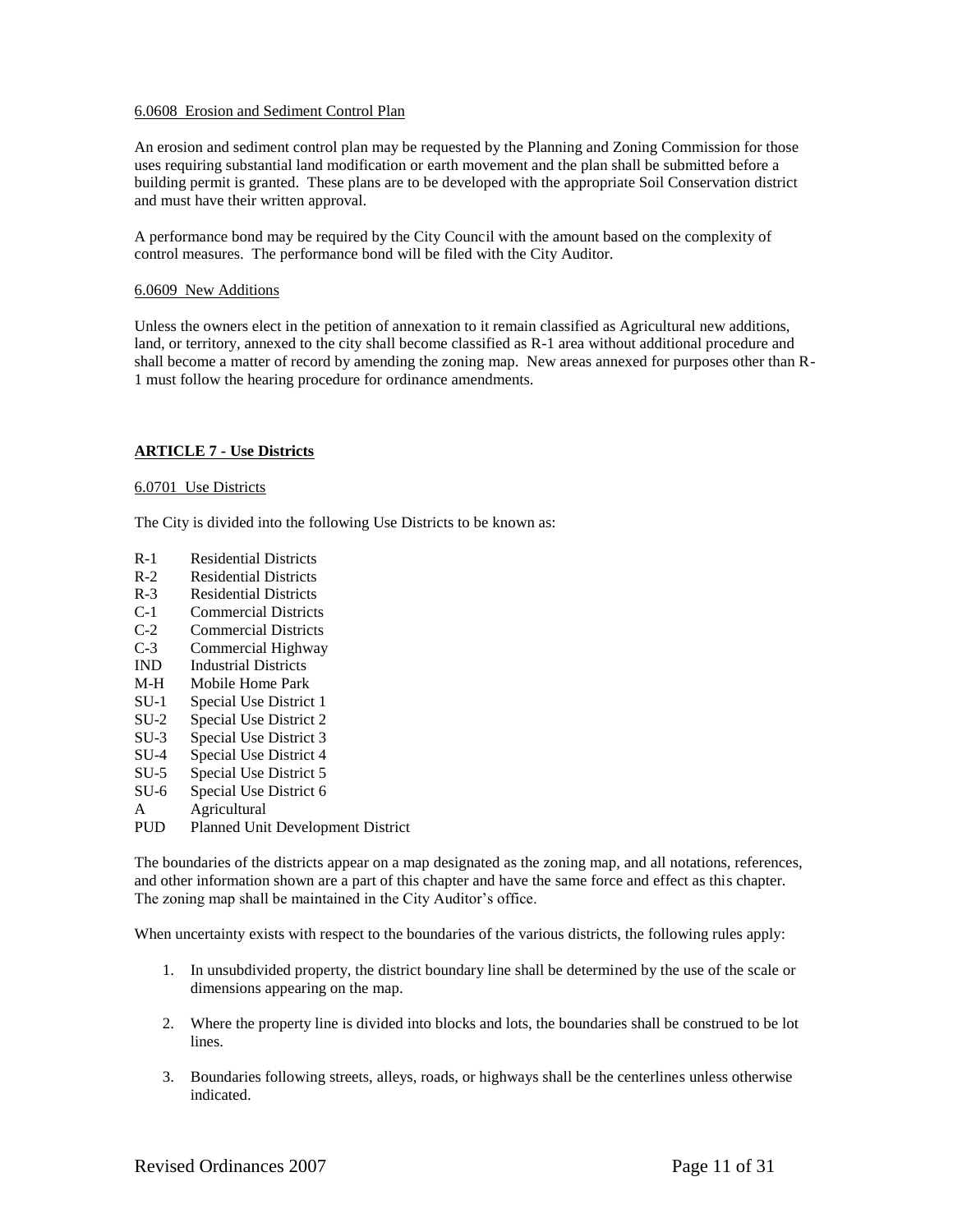4. Where uncertainties may exist the boundary line shall be determined by the Planning and Zoning Commission and indicated on the zoning map.

## **ARTICLE 8 - Residential Districts**

### 6.0801 Accessory Uses in Residential Districts

The following accessory uses and buildings are permitted in residential districts:

- 1. Professional office for a physician, clergyman, architect, engineer, attorney or similar professional person residing in such main building.
- 2. Home Occupation. Customary home occupation for gain carried on in the main building or a building accessory thereto requiring only home equipment and employing no non-resident help and no trading in merchandise is carried on.
- 3. Agricultural uses, gardens, poultry enclosures.
- 4. Private garages.
- 5. Shall not contain structures or structural features inconsistent with the permitted use.

### 6.0802 R-1 – Residential Districts

In a R-1 residential district, the following buildings and uses are permitted:

- 1. Dwelling houses occupied by not more than two families.
- 2. Publicly owned and operated buildings.
- 3. Churches and parish houses.
- 4. Playgrounds and Parks.

The minimum lot size shall be 75 feet wide with a minimum area of 10,500 square feet. This applies only to property annexed after 1984.

The principal building and all accessory buildings shall not cover more than 35 percent of the lot.

Each lot shall have a front yard not less than 30 feet measured from the foundation, and conform to the front yard of adjoining properties. When a lot abuts section lines the minimum building setbacks measured from the section line, shall be frontage road plus 30 feet.

Each lot shall have two side yards, one on each side of the principal building and shall not be less than 5 feet measured from the outermost projection of the building.

Each lot shall have a rear yard with a depth of not less than 25 feet from the principal building. For each accessory use, there shall be a minimum setback of 3 feet from the rear lot line.

A garage must have a ramp of 20 feet in length from the foundation of the garage to the property line.

No building shall exceed 2 ½ stories, nor exceed 35 feet in height.

Fences must have a building permit and be located within the property line.

Hedges shall conform to the Forestry Ordinance, Chapter 17.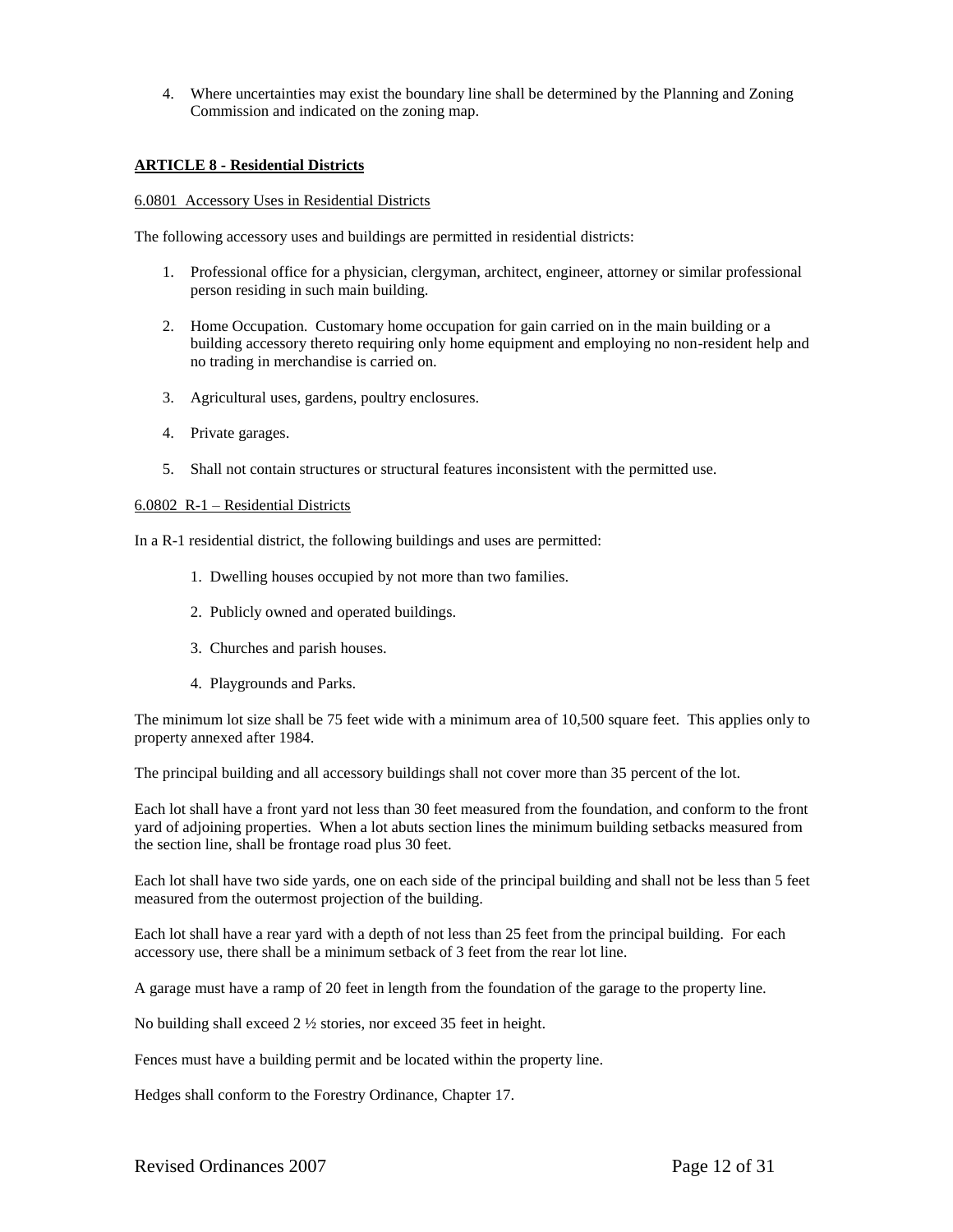Parking regulations are stated in Article 16.

Sign regulations are stated in Article 18.

Basement apartments must have fire exits other than the normal entrance.

Accessory uses customarily incidental to the permitted uses in section 6.0801 and 6.0604.

When a lot abuts State or Federal Highways within the city limits access shall be limited to 1 per 600 feet. The landowner shall provide for frontage road or deed to the nearest 600 foot access point to a public highway. Written evidence of approval by appropriate highway authorities shall be provided to the Planning and Zoning Commission.

When a lot abuts State or Federal Highways outside the city limits access shall be limited to 1 per quarter mile. The landowner shall provide for a frontage road or deed to the nearest quarter mile access point to a public highway. Written evidence of approval by appropriate highway authorities shall be provided to the Planning and Zoning Commission.

## 6.0803 R-2 - Residential Districts

In a R-2 residential district, the following buildings and uses are permitted:

- 1. Dwelling houses occupied by not more than two families.
- 2. Publicly owned and operated buildings.
- 3. Churches and parish houses.
- 4. Playgrounds and Parks.
- 5. Modular sectional homes with a minimum width of 24 feet, a Minimum floor space of 1100 square feet on the main floor, and must be on permanent foundation, with a gabled, shingled roof.

The minimum lot size shall be 75 feet wide with a minimum area of 10,500 square feet. This applies only to property annexed after 1984.

The principal building and all accessory buildings shall not cover more than 35 percent of the lot.

Each lot shall have a front yard not less than 30 feet measured from the foundation, and conform to the front yard of adjoining properties. When a lot abuts section lines the minimum building setbacks measured from the section line, shall be frontage road plus 30 feet.

Each lot shall have two side yards, one on each side of the principal building and shall not be less than 5 feet measured from the outermost projection of the building.

Each lot shall have a rear yard with a depth of not less than 25 feet from the principal building, exclusive of a 10 foot easement for an alley. For each accessory use, there shall be a minimum setback of 3 feet from the rear lot line.

A garage must have a ramp of 20 feet in length from the foundation of the garage to the property line..

No building shall exceed 2 ½ stories, nor exceed 35 feet in height.

Fences must have a building permit and be located within the property line.

Hedges shall conform to the Forestry Ordinance, Chapter 17.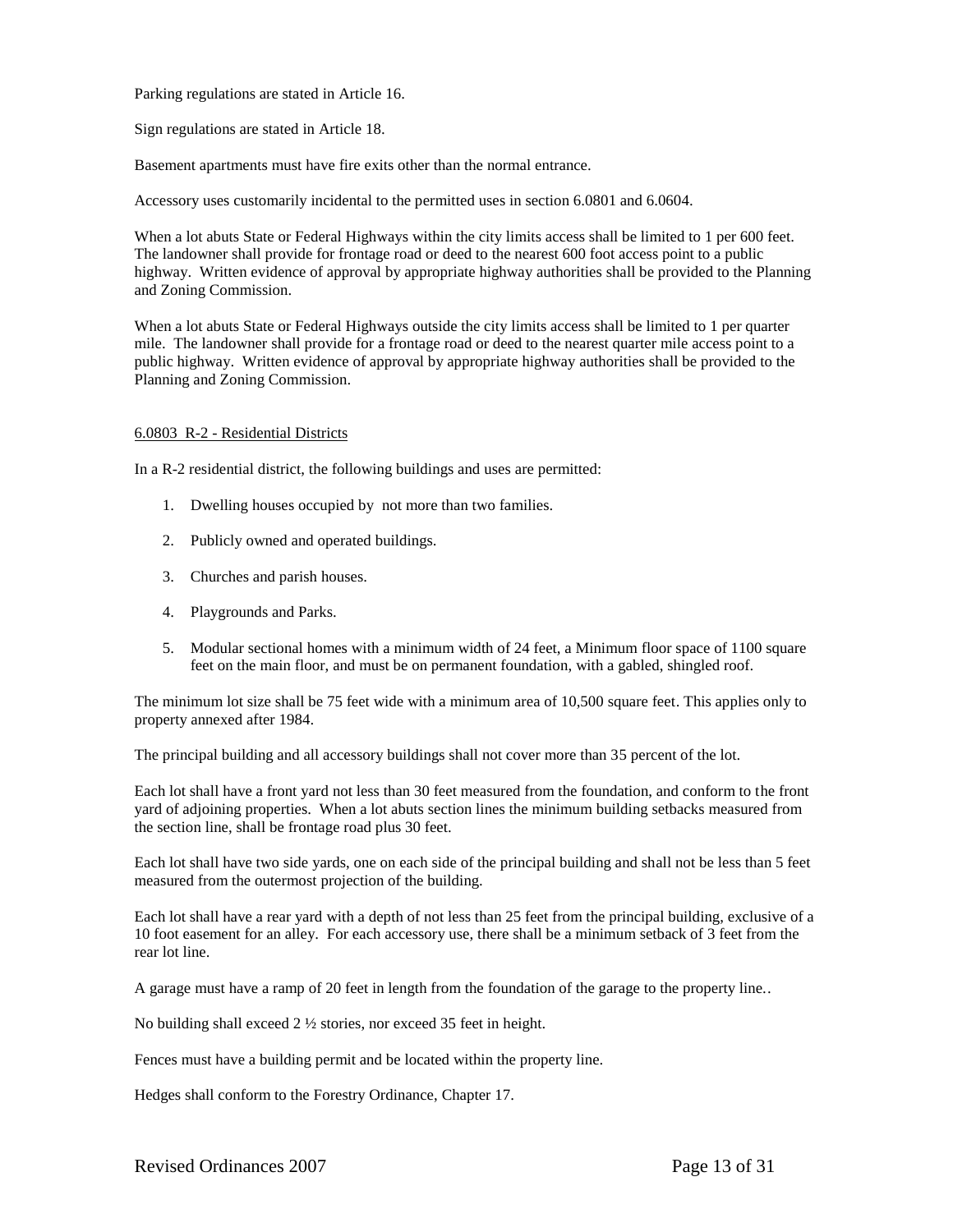Parking regulations are stated in Article 16.

Sign regulations are stated in Article 18.

Basement apartments must have fire exits other than the normal entrance.

Accessory uses customarily incidental to the permitted uses in section 6.0801 and 6.0604.

When a lot abuts State or Federal Highways within the city limits access shall be limited to 1 per 600 feet. The landowner shall provide for frontage road or deed to the nearest 600 foot access point to a public highway. Written evidence of approval by appropriate highway authorities shall be provided to the Planning and Zoning Commission.

When a lot abuts State or Federal Highways outside the city limits access shall be limited to 1 per quarter mile. The landowner shall provide for a frontage road or deed to the nearest quarter mile access point to a public highway. Written evidence of approval by appropriate highway authorities shall be provided to the Planning and Zoning Commission.

### 6.0804 R-3 - Residential Districts

In a R-3 residential district the following buildings and uses are permitted:

- 1. Dwelling houses occupied by single, two or more families.
- 2. Publicly owned and operated buildings.
- 3. Churches and parish houses.
- 4. Playgrounds and Parks.
- 5. Modular sectional homes with a minimum width of 24 feet, a Minimum floor space of 1100 square feet on the main floor, and must be on permanent foundation, with a gabled, shingled roof.
- 6. Private clubs.
- 7. Lodges or social buildings.
- 8. Hotels, motels, tourist camps.

The minimum lot size shall be 75 feet wide with a minimum area of 10,500 square feet. This applies only to property annexed after 1984.

The principal building and all accessory buildings shall not cover more than 35 percent of the lot.

The minimum lot size shall be 75 feet wide with a minimum area of 10,500 square feet, plus 1,000 feet for each additional living unit over 1 in number.

Each lot shall have a front yard not less than 30 feet measured from the foundation, and conform to the front yard of adjoining properties. When a lot abuts section lines the minimum building setbacks measured from the section line, shall be frontage road plus 30 feet.

Each lot shall have two side yards, one on each side of the principal building and shall not be less than 5 feet measured from the outermost projection of the building.

Each lot shall have a rear yard with a depth of not less than 25 feet from the principal building. For each accessory use, there shall be a minimum setback of 3 feet from the rear lot line.

A garage must have a ramp of 20 feet in length from the foundation of the garage to the property line.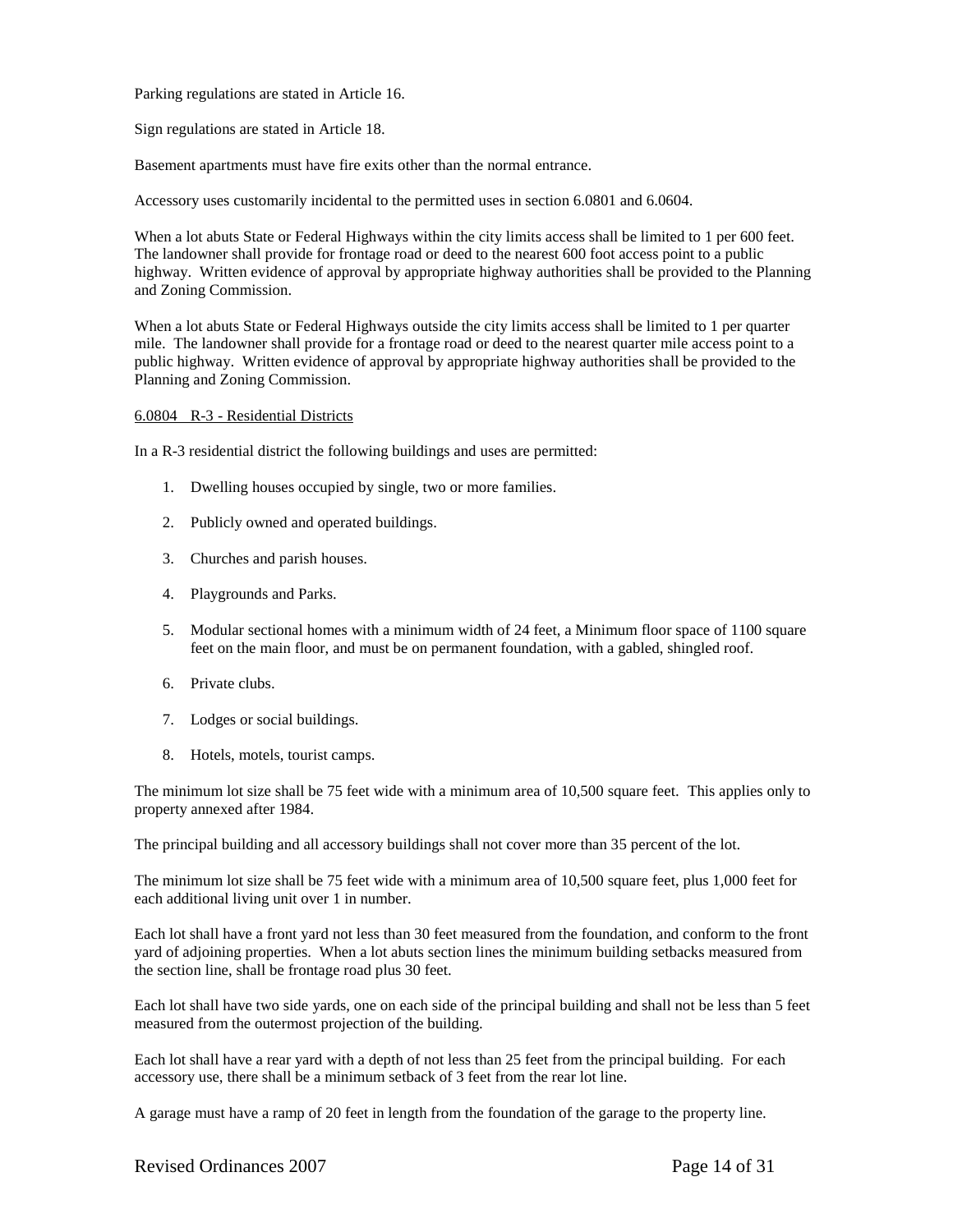No building shall exceed 35 feet in height. Accessory structures shall not exceed 25 feet

Fences must have a building permit and be located within the property line.

Hedges shall conform to the Forestry Ordinance, Chapter 17.

Parking regulations are stated in Article 16.

Sign regulations are stated in Article 18.

Basement apartments must have fire exits other than the normal entrance.

Accessory uses customarily incidental to the permitted uses in section 6.0801 and 6.0604.

When a lot abuts State or Federal Highways within the city limits access shall be limited to 1 per 600 feet. The landowner shall provide for frontage road or deed to the nearest 600 foot access point to a public highway. Written evidence of approval by appropriate highway authorities shall be provided to the Planning and Zoning Commission.

When a lot abuts State or Federal Highways outside the city limits access shall be limited to 1 per quarter mile. The landowner shall provide for a frontage road or deed to the nearest quarter mile access point to a public highway. Written evidence of approval by appropriate highway authorities shall be provided to the Planning and Zoning Commission.

# **ARTICLE 9 – COMMERCIAL DISTRICTS**

# 6.0901 Accessory Uses in Commercial Districts

The following accessory uses and buildings are permitted:

- 1. Professional office for a physician, clergyman, architect, engineer, attorney or similar professional person residing in such main building.
- 2. Home Occupation. Customary home occupation for gain carried on in the main building or a building accessory thereto requiring only home equipment and employing no non-resident help and no trading in merchandise is carried on.
- 3. Agricultural uses, gardens, poultry enclosures.
- 4. Private garages.
- 5. Shall not contain structures or structural features inconsistent with the permitted use.
- 6. Retail stores and shops.
- 7. Service establishments.
- 8. Business and professional offices.
- 9. Eating establishments.
- 10. Funeral homes and mortuaries.
- 11. Transportation services.
- 12. Amusements and recreation.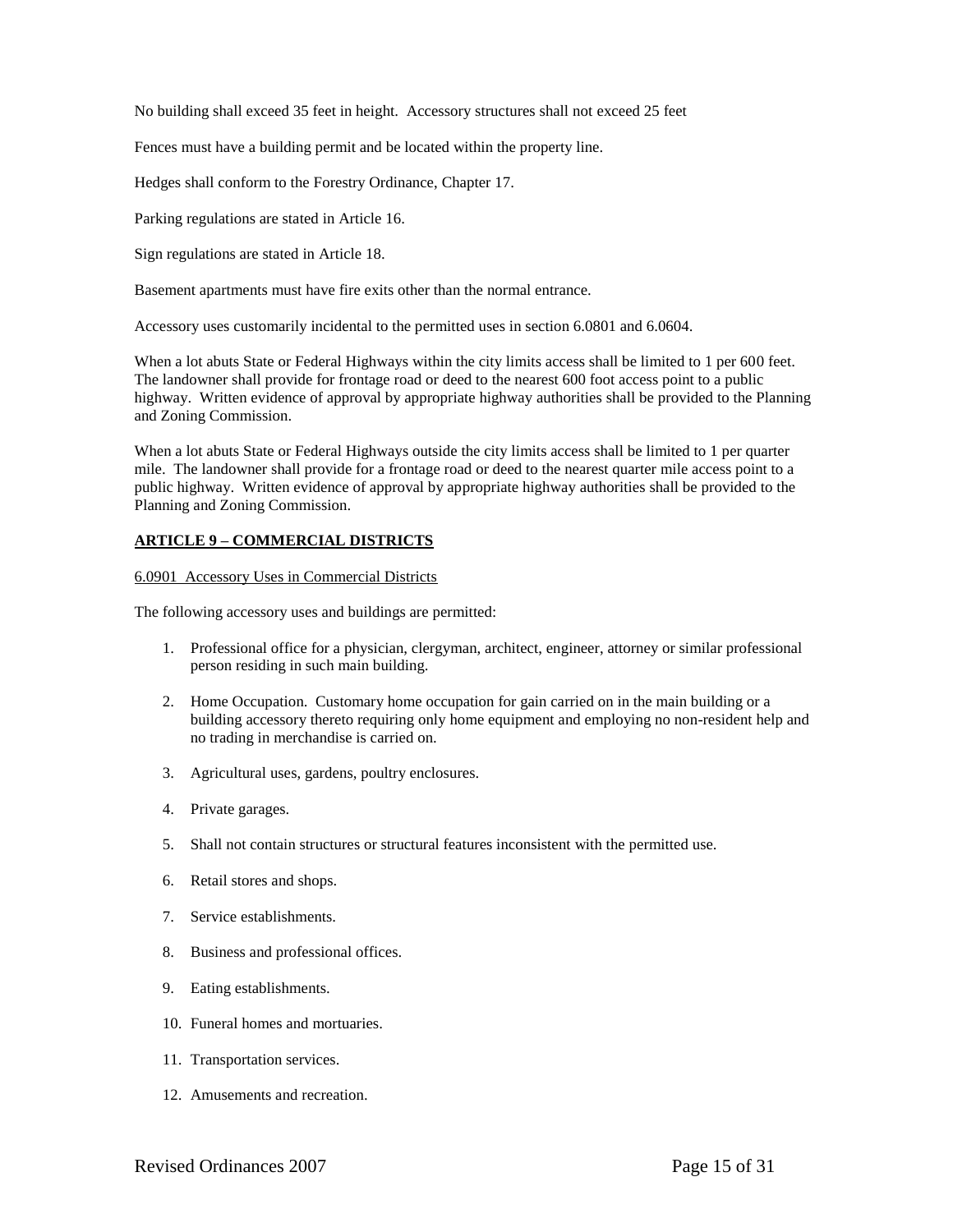- 13. Wholesale businesses.
- 14. Storage buildings and warehouses.
- 15. Any other building or use similar to the uses herein listed in the type of services or goods sold.
- 16. Any accessory use customarily incident to a use herein listed.

### 6.0902 C-1 Commercial District

Lots shall be a minimum width of 25 feet, with no minimum area.

No structures shall exceed 35 feet in height.

Fences must have a building permit and be located within the property line.

Hedges shall conform to the Forestry Ordinance, Chapter 17.

Parking regulations are stated in Article 16.

Loading and unloading are stated in Article 17.

Sign regulations are stated in Article 18.

Accessory uses customarily incidental to the permitted uses in section 6.0901.

### 6.0903 C-2 Commercial District

Lots shall be a minimum width of 50 feet, with a minimum area of 6,000 square feet.

Each lot shall have a front yard not less than 15 feet measured from the foundation, and conform to the front yard of adjoining properties.

Each lot shall have two side yards, one on each side of the principal building and shall not be less than 5 feet measured from the outermost projection of the building.

Each lot shall have a rear yard with a depth of not less than 25 feet.

No structures shall exceed 35 feet in height.

A buffer strip of trees or other natural growth, approved by the Planning and Zoning Commission shall provide a sight and sound barrier when a commercial use is adjacent to a residential district.

Fences must have a building permit and be located within the property line.

Hedges shall conform to the Forestry Ordinance, Chapter 17.

Parking regulations are stated in Article 16.

Loading and unloading are stated in Article 17.

Sign regulations are stated in Article 18.

Accessory uses customarily incidental to the permitted uses in section 6.0901.

When a lot abuts State or Federal Highways within the city limits access shall be limited to 1 per 600 feet. The landowner shall provide for frontage road or deed to the nearest 600-foot access point to a public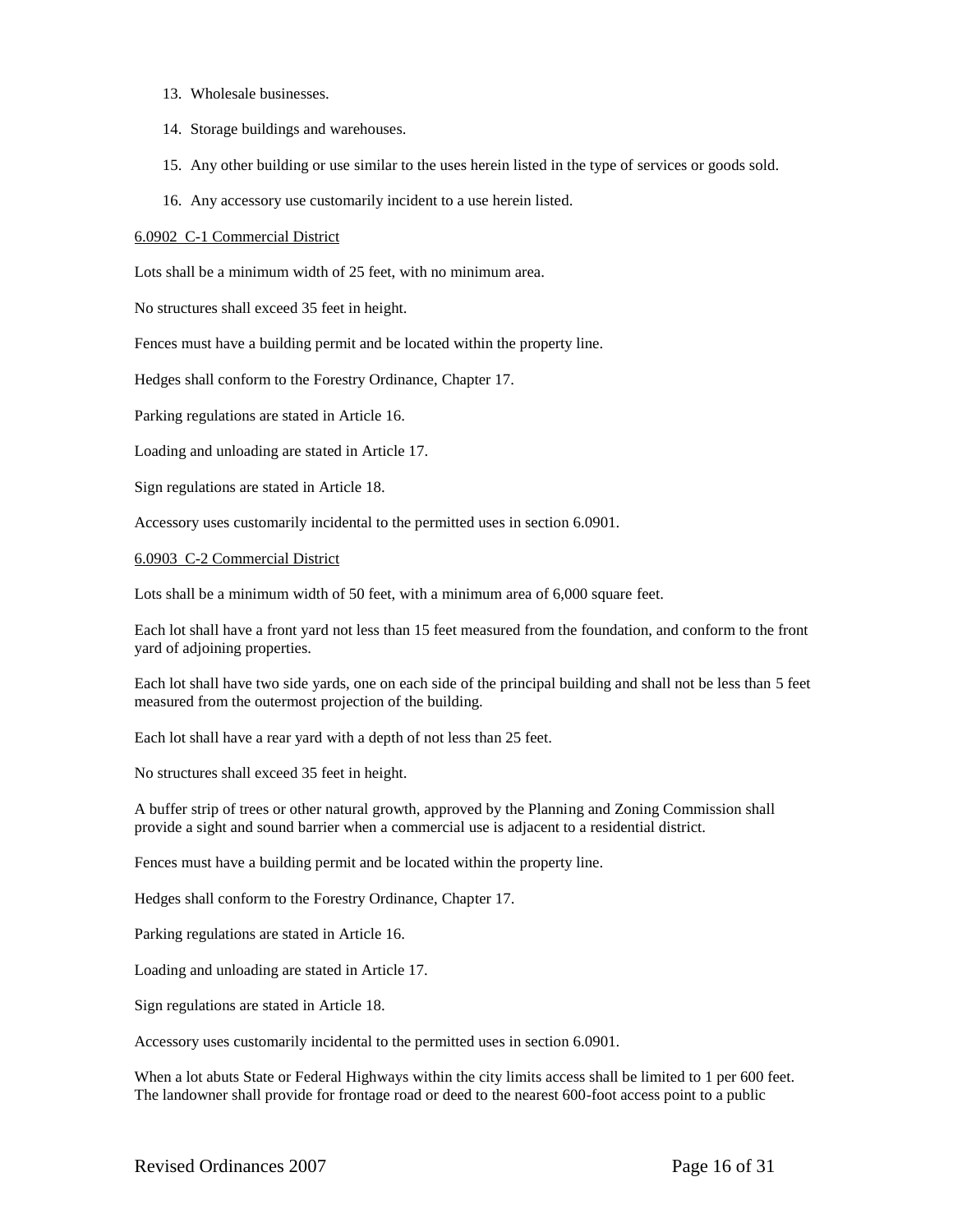highway. Written evidence of approval by appropriate highway authorities shall be provided to the Planning and Zoning Commission.

When a lot abuts section lines outside the city limits the minimum building setbacks measures from the centerline or from the section line shall be frontage road plus 30 feet and access shall be limited to 1 per quarter mile. The landowner shall provide for a frontage road or deed to the nearest access point to a public highway. Lots having double frontage must provide the required front yards or setbacks on both frontages. Written evidence of approval by appropriate highway authorities shall be provided to the Planning and Zoning Commission.

### 6.0904 C-3 Highway Commercial District

Lots shall be a minimum width of 50 feet, with a minimum area of 6,000 square feet.

Each lot shall have a front yard not less than 15 feet measured from the foundation, and conform to the front yard of adjoining properties.

No structures shall exceed 35 feet in height.

A buffer strip of trees or other natural growth, approved by the Planning and Zoning Commission shall provide a sight and sound barrier when a commercial use is adjacent to a residential district.

Fences must have a building permit and be located within the property line.

Hedges shall conform to the Forestry Ordinance, Chapter 17.

Parking regulations are stated in Article 16.

Loading and unloading are stated in Article 17.

Sign regulations are stated in Article 18.

Accessory uses customarily incidental to the permitted uses in section 6.0901.

When a lot abuts State or Federal Highways within the city limits access shall be limited to 1 per 600 feet. The landowner shall provide for frontage road or deed to the nearest 600-foot access point to a public highway. Written evidence of approval by appropriate highway authorities shall be provided to the Planning and Zoning Commission.

When a lot abuts section lines outside the city limits the minimum building setbacks measures from the centerline or from the section line shall be frontage road plus 30 feet and access shall be limited to 1 per quarter mile. The landowner shall provide for a frontage road or deed to the nearest access point to a public highway. Lots having double frontage must provide the required front yards or setbacks on both frontages. Written evidence of approval by appropriate highway authorities shall be provided to the Planning and Zoning Commission.

### **ARTICLE 10 – INDUSTRIAL DISTRICT**

#### 6.1001 General Requirements

Lots shall be a minimum width of 50 feet, with a minimum area of 6,000 square feet.

No structures shall exceed 35 feet in height.

Fences must have a building permit and be located within the property line.

Hedges shall conform to the Forestry Ordinance, Chapter 17.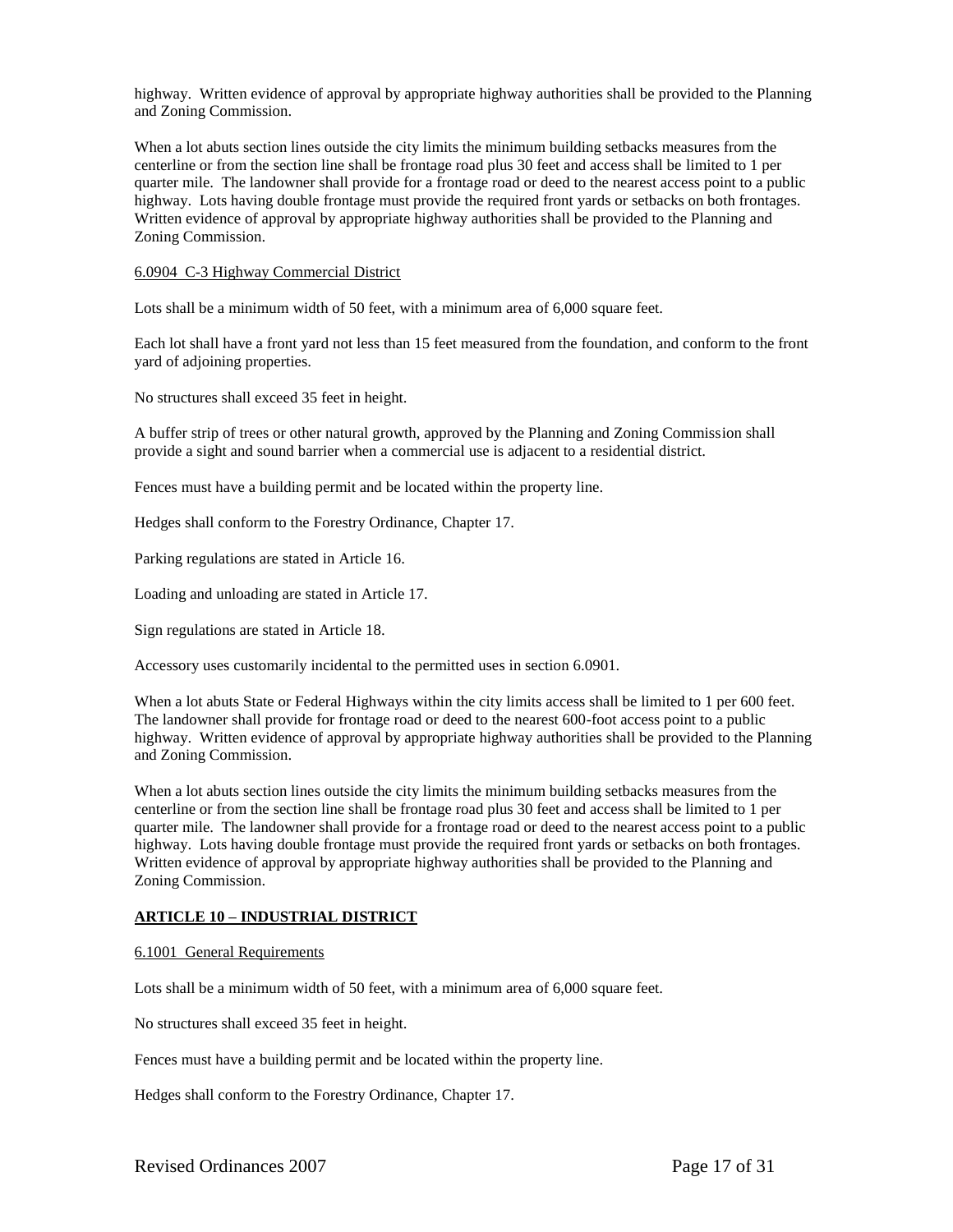A buffer strip of trees or other natural growth, approved by the Planning and Zoning Commission shall provide a sight and sound barrier on enlarged side and rear yards when an industrial use is adjacent to a residential district.

Parking regulations are stated in Article 16.

Loading and unloading are stated in Article 17.

Sign regulations are stated in Article 18.

All buildings erected on any lot and any additions or alterations shall be of permanent construction.

Except for sidewalks, driveways, and parking areas all front and side yards on the street side of a building shall be planted in grass or other ground cover and shrubs, trees, and plant material.

When a lot abuts State or Federal Highways within the city limits access shall be limited to 1 per 600 feet. The landowner shall provide for frontage road or deed to the nearest 600 foot access point to a public highway. Written evidence of approval by appropriate highway authorities shall be provided to the Planning and Zoning Commission.

When a lot abuts section lines outside the city limits the minimum building setbacks measures from the center line or from the section line shall be frontage road plus 30 feet and access shall be limited to 1 per quarter mile. The landowner shall provide for a frontage road or deed to the nearest access point to a public highway. Lots having double frontage must provide the required front yards or setbacks on both frontages. Written evidence of approval by appropriate highway authorities shall be provided to the Planning and Zoning Commission.

### 6.1002 Uses Permitted

The compounding, assembly, treatment, manufacture, processing and packing of articles or materials shall be permitted in the industrial district.

The following buildings and uses are permitted in the industrial district:

- 1. All uses permitted in a C Commercial District, except residential use.
- 2. Dwelling or dwelling units may be allowed for caretakers or guards.

### 6.1003 Uses Permitted by Special Permit and Approval of Planning and Zoning Commission

- 1. Asphalt manufacture or refining.
- 2. Oilcloth or linoleum manufacture.
- 3. Paint, oil (including linseed), shellac, turpentine, lacquer or varnish manufacture.
- 4. Quarry or stone mill.
- 5. Wool pulling or scouring.
- 6. Any other trade, industry, or use that will be no more injurious, hazardous, noxious, or offensive than those listed.

### 6.1004 Uses Prohibited

- 1. Acetylene, gas manufacture or bulk storage.
- 2. Ammonia, bleaching powder or chlorine manufacture or storage.

## Revised Ordinances 2007 Page 18 of 31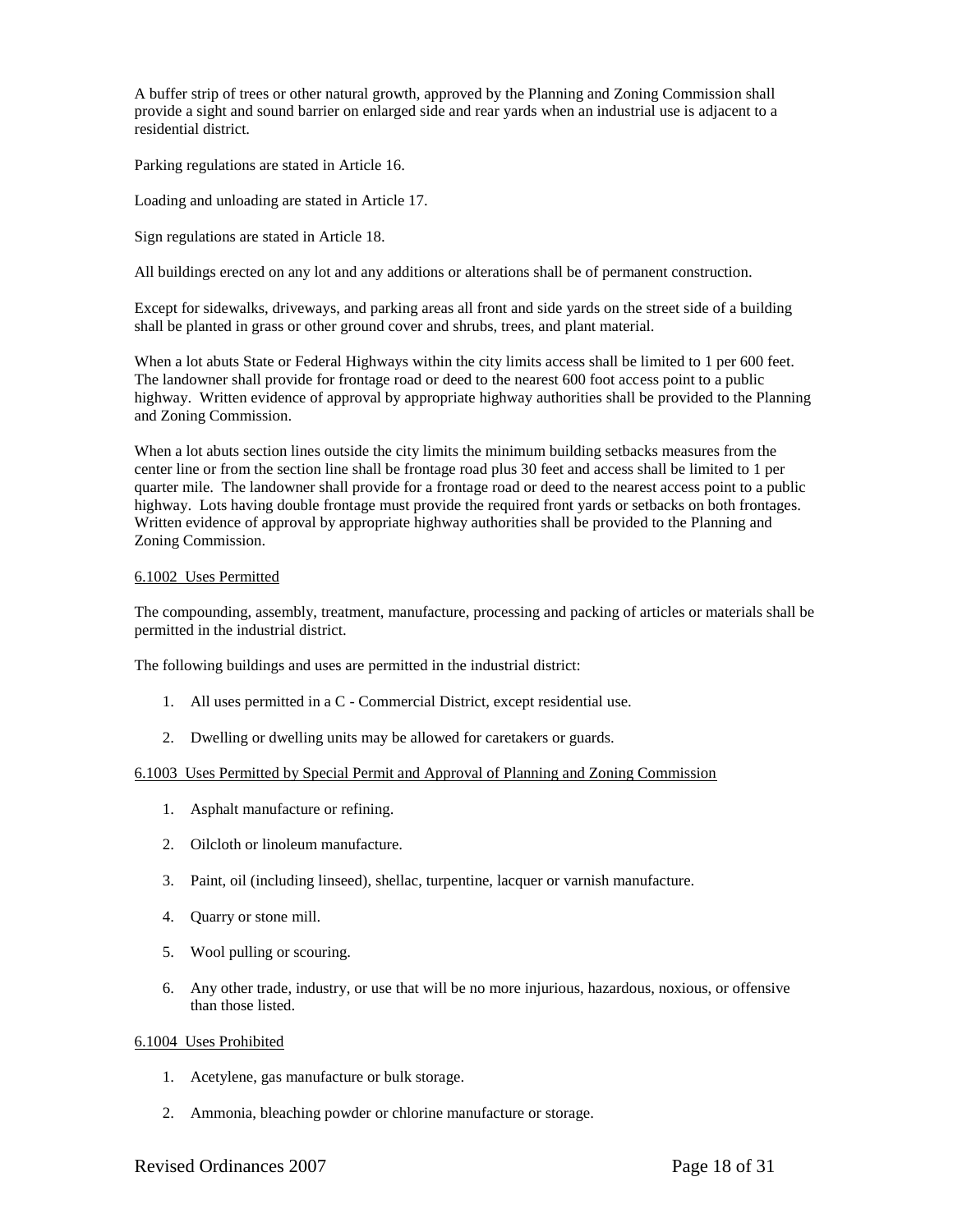- 3. Chemical manufacture or storage.
- 4. Concrete or cement products manufacture.
- 5. Iron or steel foundry or fabrication plant and heavy weight casting.
- 6. Sodium compounds manufacture.
- 7. Petroleum products manufacture or wholesale storage.
- 8. Salvage and Junk Yards.
- 9. Any other trade, industry, or use that will be injurious, hazardous, noxious, or offensive to an extent equal to or greater than those enumerated.

## **ARTICLE 11 – Mobile Home Park District**

#### 6.1101 Permitted Uses

The permitted uses are:

- 1. Mobile Homes.
- 2. Community recreation facilities.
- 3. Parks and Playgrounds.

### 6.1102 General Requirements

The minimum park size shall be 1 acre.

The minimum lot size width shall be 50 feet with a minimum area of 5,000 feet.

The ground area occupied by a mobile home, attached storm shed, patio, storage building, and off-street parking shall not exceed 50 percent of the lot. In compiling the ground coverage, 360 square feet shall be added to the actual area of the mobile home dwelling and the accessory building for the 2 required off-street parking spaces. This provision limits a lot to 1 storm shed not over 120 square feet in area, and shall be placed on a proper foundation.

Each lot shall have a front yard not less than 10 feet, and conform to the front yard of adjoining units.

Each lot shall have a side yard not less than 10 feet, with the following permitted encroachments:

- 1. Patios without roofs or walls may project 5 feet.
- 2. Outdoor steps may project 3 feet.
- 3. Window canopies.

Each lot shall have a rear yard not less than 10 feet.

Recreation areas shall be provided in a park of 10 units or more for the exclusive use of the occupants, with a minimum area of 10 percent of the total area of the park, and shall be of appropriate design and provided with adequate and permanent equipment.

All lawns shall be seeded or sodden within 1 year of issuance of the occupancy permit unless the Planning and Zoning Commission grants an extension.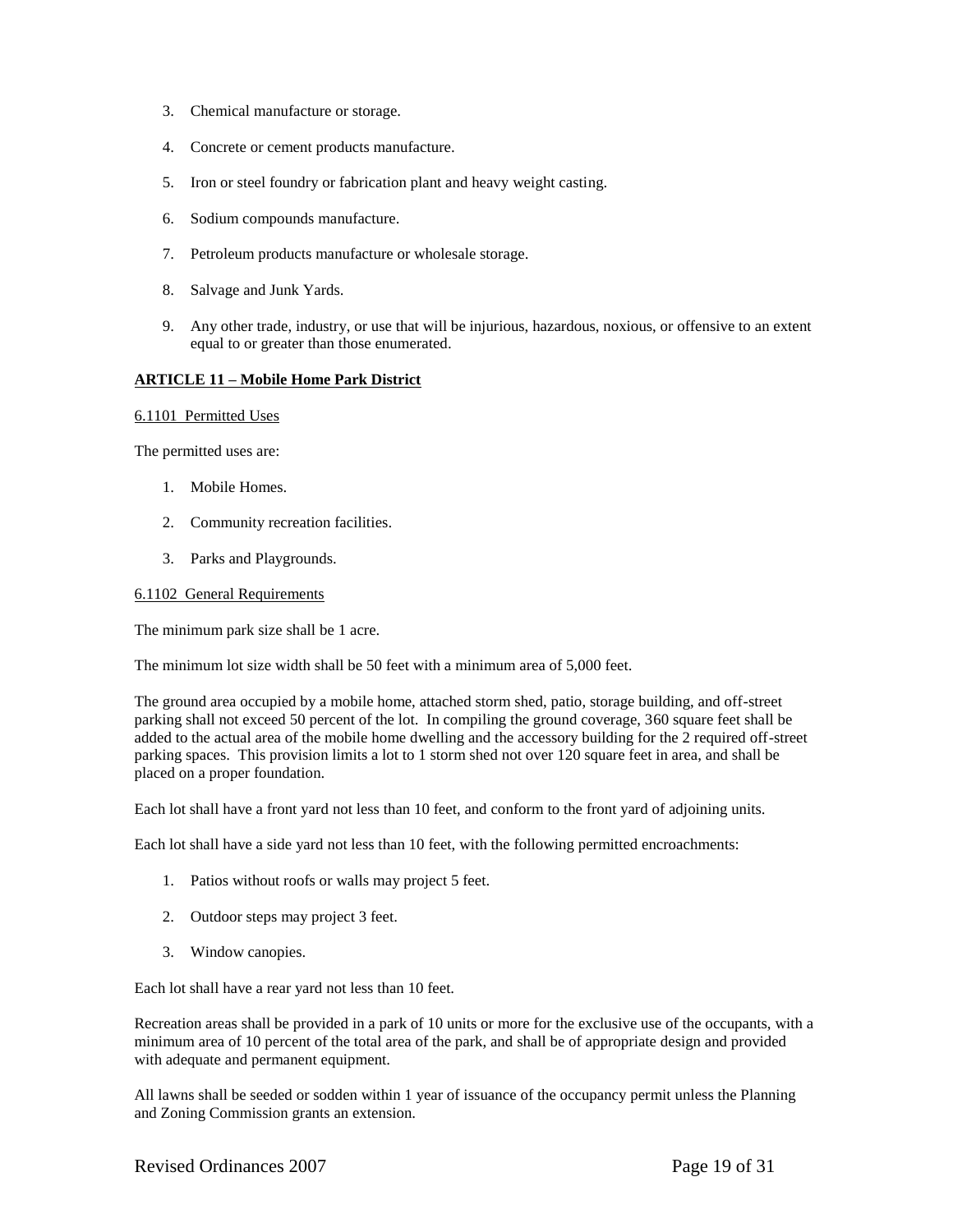All mobile homes shall be equipped with compatible skirts to completely enclose the underside. An adequate size access door shall be provided at the closest point to the water hookup and shall not have any porch or steps hindering access. City employees are not required to crawl into the access area, which remains the responsibility of the owner to do, or have done.

Fences must have a building permit and be located within the property line.

Hedges shall conform to the Forestry Ordinance, Chapter 17.

Parking regulations are stated in Article 16.

Sign regulations are stated in Article 18.

When a Park abuts State or Federal Highways within the city limits access shall be limited to 1 per 600 feet. The landowner shall provide for frontage road or deed to the nearest 600-foot access point to a public highway. Written evidence of approval by appropriate highway authorities shall be provided to the Planning and Zoning Commission.

When a park abuts section lines, or State or Federal Highways, outside the city limits the minimum building setbacks measures from the centerline or from the section line shall be frontage road plus 30 feet and access shall be limited to 1 per quarter mile. The landowner shall provide for a frontage road or deed to the nearest access point to a public highway. Parks having double frontage must provide the required front yards or setbacks on both frontages. Written evidence of approval by appropriate highway authorities shall be provided to the Planning and Zoning Commission.

## **ARTICLE 12 – Special Use Districts**

### 6.1201 Permitted Use

These districts include any area that does not fit into the residential, commercial, or industrial use districts. Uses and restrictions will be established at the time of establishment.

- 1. SU-1 Public recreation only
- 2. SU-2 Public recreation only
- 3. SU-3 All uses of commercial C-3, except residential
- 4. SU-4 Nursing home only
- 5. SU-5 Highway Department use only, consisting of buildings, equipment and supply storage
- 6. SU-6 Electrical Cooperative use only, consisting of buildings, equipment and supply storage

### **ARTICLE 13 – Agricultural District**

### 6.1301 Permitted Use

All usual buildings, structures, and operations incidental to the operation of a farm or ranch are permitted, except commercial animal feedlots are prohibited.

### 6.1302 Conditional Use

The following conditional uses are allowed upon application with the written evidence of approval by the landowner, and providing any information the Planning and Zoning Commission may desire:

1. Electrical transmission lines shall have minimal interference with farming operations.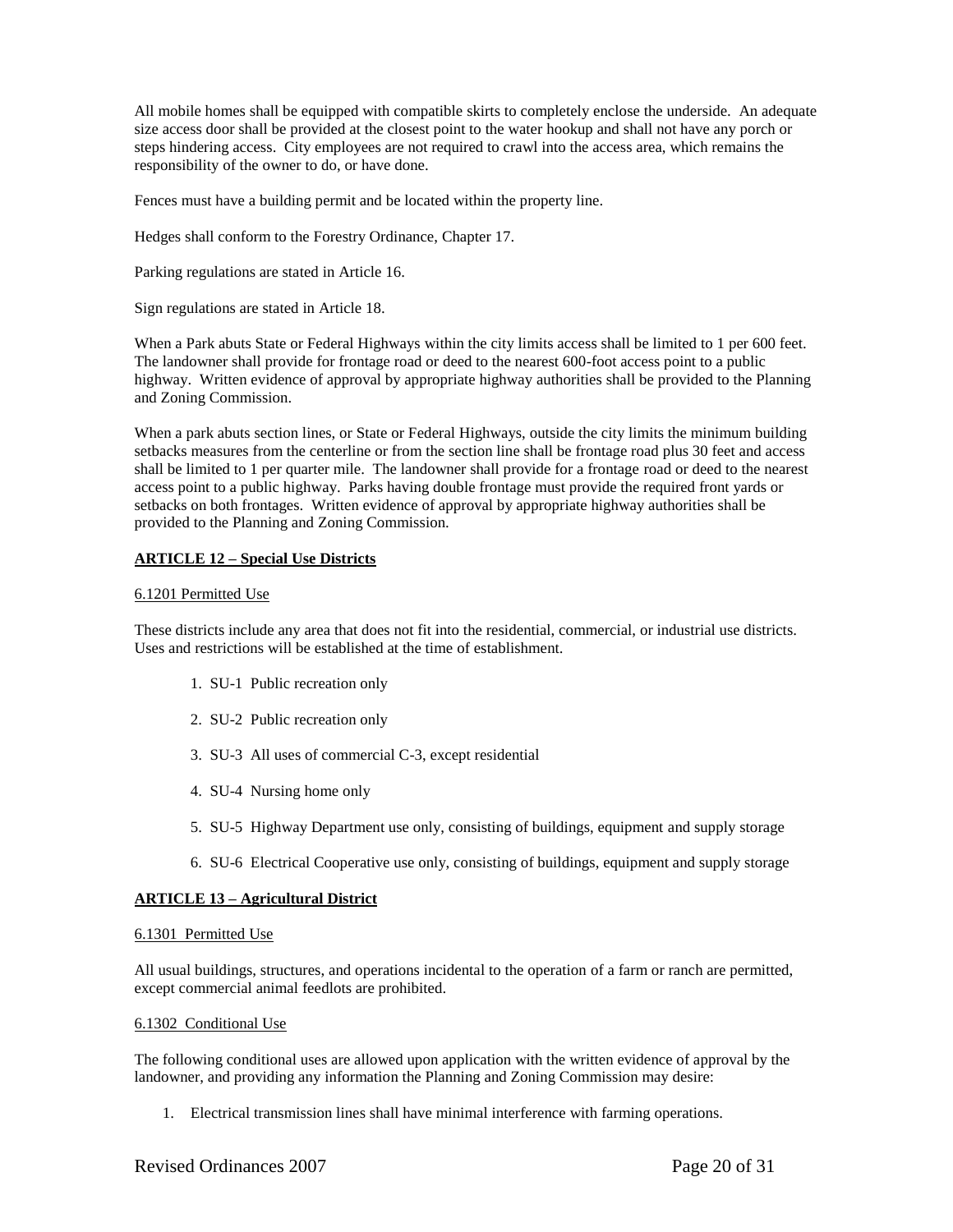- 2. City, Commercial, and Industrial pipelines
- 3. Commercial radio, television, or microwave transmitting stations
- 4. Water or Sewer storage, pumping, lift stations, disposal plants, and solid waste landfills
- 5. Mineral exploration operations, including governmental agencies, shall post a reclamation bond in the amount of \$10,000.00, which shall cover a total of 10 excavations. The applicant shall furnish a map of all operations to the Planning and Zoning Commission.
- 6. Excavation and mining operations shall require a public hearing held within the city concerning the site location, needs of operation, company employees, roads, housing, city facilities and services. The applicant shall provide a copy of all information submitted to the Public Service Commission and evidence of their approval. No operation shall take place within 250 feet of an adjacent property line plus 1 foot for each vertical foot of excavation unless a written agreement is made with the property owner and submitted to the Planning and Zoning Commission.
- 7. Commercial sand and gravel operations shall not take place with 30 feet of an adjacent property line or 400 feet of a residence unless a written agreement is made with the property owner and submitted to the Planning and Zoning Commission. The operation shall conform to all requirements regarding preservation, removal, or relocation of historical or archeological artifacts, and shall post a performance bond in an amount determined by the City Council for each application.
- 8. Railroad operations shall not be placed within 125 feet of a residence unless a written agreement is made with the property owner and submitted to the Planning and Zoning Commission. The operation shall conform to all requirements regarding preservation, removal, or relocation of historical or archeological artifacts.

When a property abuts State or Federal Highways within the city limits access shall be limited to 1 per 600 feet. The landowner shall provide for frontage road or deed to the nearest 600-foot access point to a public highway. Written evidence of approval by appropriate highway authorities shall be provided to the Planning and Zoning Commission.

When a property abuts section lines, or State or Federal Highways, outside the city limits the minimum building setbacks measures from the centerline or from the section line shall be frontage road plus 30 feet and access shall be limited to 1 per quarter mile. The landowner shall provide for a frontage road or deed to the nearest access point to a public highway. Property having double frontage must provide the required front yards or setbacks on both frontages. Written evidence of approval by appropriate highway authorities shall be provided to the Planning and Zoning Commission.

# **ARTICLE 14 – Planned Unit Development District**

6.1401 Reserved for Future Use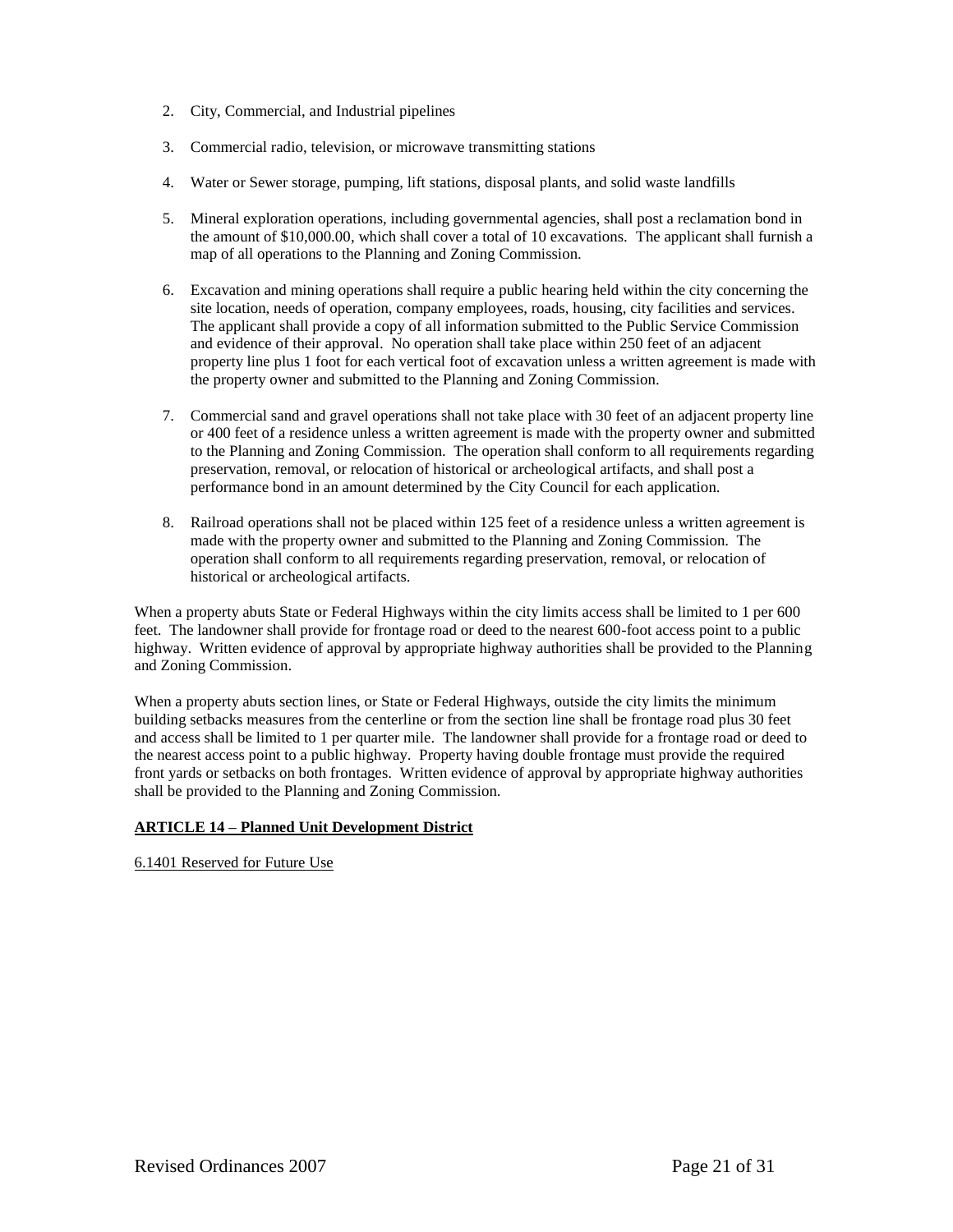# **ARTICLE 15 - Enforcement**

## 6.1501 Building Inspector

Except as otherwise provided herein the Building Inspector, or other designated official shall administer and enforce the provisions of this chapter, including the receiving of applications, the inspection of premises and the issuing of building permits. No building permit or certificate of occupancy shall be issued except where the provisions of this chapter have been complied.

## 6.1502 Building Permits

No building or structure shall be erected, added to or structurally altered until the Building Inspector, or other designated official therefore has issued a permit. All applications shall be in accordance with the requirements herein and, unless upon written order of the Planning and Zoning Commission, no such building permit or certificate of occupancy, shall be issued for any building where said construction, addition or alteration or use thereof would be in violation of this chapter.

There shall be submitted with all applications a layout drawn on the reverse side, or separate sheets as necessary, showing the actual dimensions of the lot to be built upon, the exact size and location on the lot of the building and accessory buildings to be erected and such other information as may be necessary to determine and provide for the enforcement of this ordinance.

The Building Inspector, or other designated official shall not inspect the property until the application has been completed and the fee as set in the Fees and Rates Resolution has been paid. If the application meets the requirements of this chapter the Building Inspector, or other designated official may issue the permit and turn it into the City Auditor for City Council acknowledgement. If the Building Inspector, or other designated official cannot approve the application it will be referred to the Planning and Zoning Commission for their action and recommendation to the City Council, who shall have final approval or disapproval.

In the event the project has not been started within the calendar year the permit is issued it shall be cancelled, unless the Building Inspector, or other designated official grants an extension.

# 6.1503 Certificates of Occupancy

No land shall be occupied or used and no building erected, altered or extended shall be used or changed in use until a certificate of occupancy shall have been issued by the Building Inspector, or other designated official, stating that the building or proposed use thereof complies with the provisions of this chapter. No permit for excavation for, or the erection or alteration of or repairs to any building shall be issued until an application has been made for the certificate of occupancy.

All lawful non-conforming uses must obtain the Occupancy permit within 3 months after adoption of this chapter. Failure to do so may be considered evidence the non-conforming use did not lawfully exist at the effective date of this chapter.

No non-conforming use shall be maintained, renewed, changed or extended without a certificate of occupancy having first been issued by the Building Inspector, or other designated official.

All certificates of occupancy shall be applied for coincident with the application for a building permit. Said certificate shall be issued within 10 days after the erection or alteration shall have been approved.

It shall be unlawful for any association, company, person, firm, cooperative, or corporation to supply electrical current or power to any building or structure, unless the Building Inspector, or other designated official, certifying the building or structure, has issued an Occupancy Permit is in conformance with this chapter.

The Building Inspector, or other designated official may issue a 30-day temporary certificate of occupancy for a part of a building. The City Auditor shall maintain a record of all certificates and copies shall be furnished, upon request, to any person having a proprietary or tenancy interest in the building affected.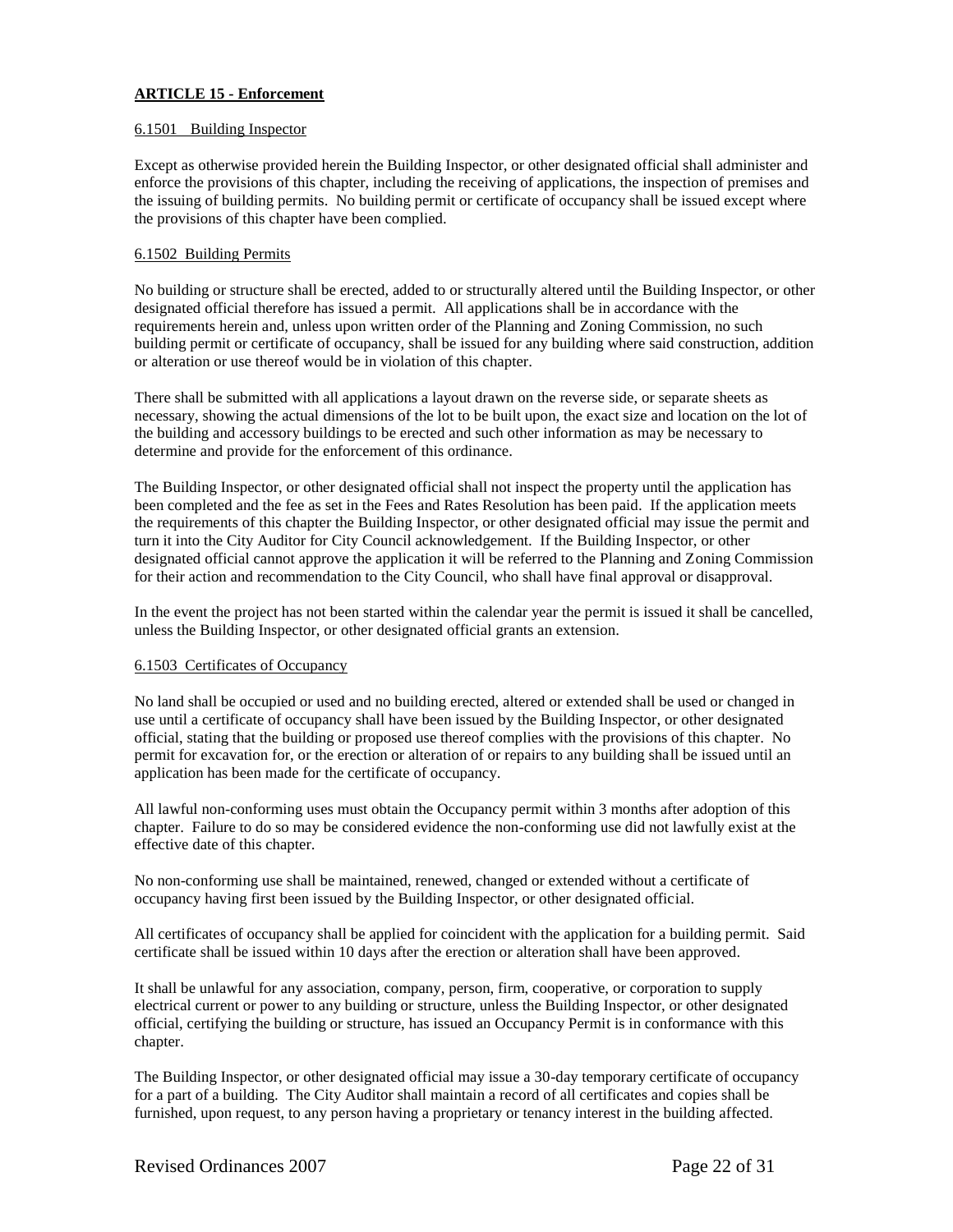# **ARTICLE 16 – Off-Street Parking Regulations**

## 6.1601 Parking Regulations

No application for a building permit or certificate of occupancy shall be approved unless there is included in the plan an open space designated as reserved for off-street parking. Off-street parking shall be provided on the minimum requirements set forth in this chapter.

## 6.1602 Use Requirements

In case of structures or uses not mentioned, the requirements for a similar use shall apply.

- 1. Single family dwellings shall have 1 space.
- 2. Multiple family dwellings shall have 1.5 spaces for each dwelling unit.
- 3. Schools shall have 1 space for each 2 employees plus one space for each classroom.
- 4. Hospitals shall have 1 space for each 2 patient beds, plus 1 space for each doctor, and 1 space for each 2 employees.
- 5. Places of public assembly shall have 1 space for every five seats, based on maximum seating.
- 6. Commercial dining and drinking establishments shall have 1 space for each 4 seats.
- 7. Hotels and rooming houses shall have 1 space for each 2 guest rooms.
- 8. Motels shall have 1 space for each guest room.
- 9. Theaters shall have 1 space for each 5 seats.
- 10. Retail establishments shall have 1 space for each 500 square feet of floor area.
- 11. Office buildings shall have 1 space for each 500 square feet of floor area.
- 12. Manufacturing, wholesale, and industrial establishments shall have 1 space for each 2 employees, 1 space for each piece of company owned or leased rolling stock, and 1 visitor parking space for each 10 employees.

### 6.1603 General Requirements

Off-street parking shall be located on the same zone lot; but, because of practical difficulties, may be located on another parcel of land under the same ownership within 400 feet and shall be 180 square feet or more exclusive of the space required for ingress and egress.

All off-street parking areas shall be graded and surfaced so as to be dust free and properly drained.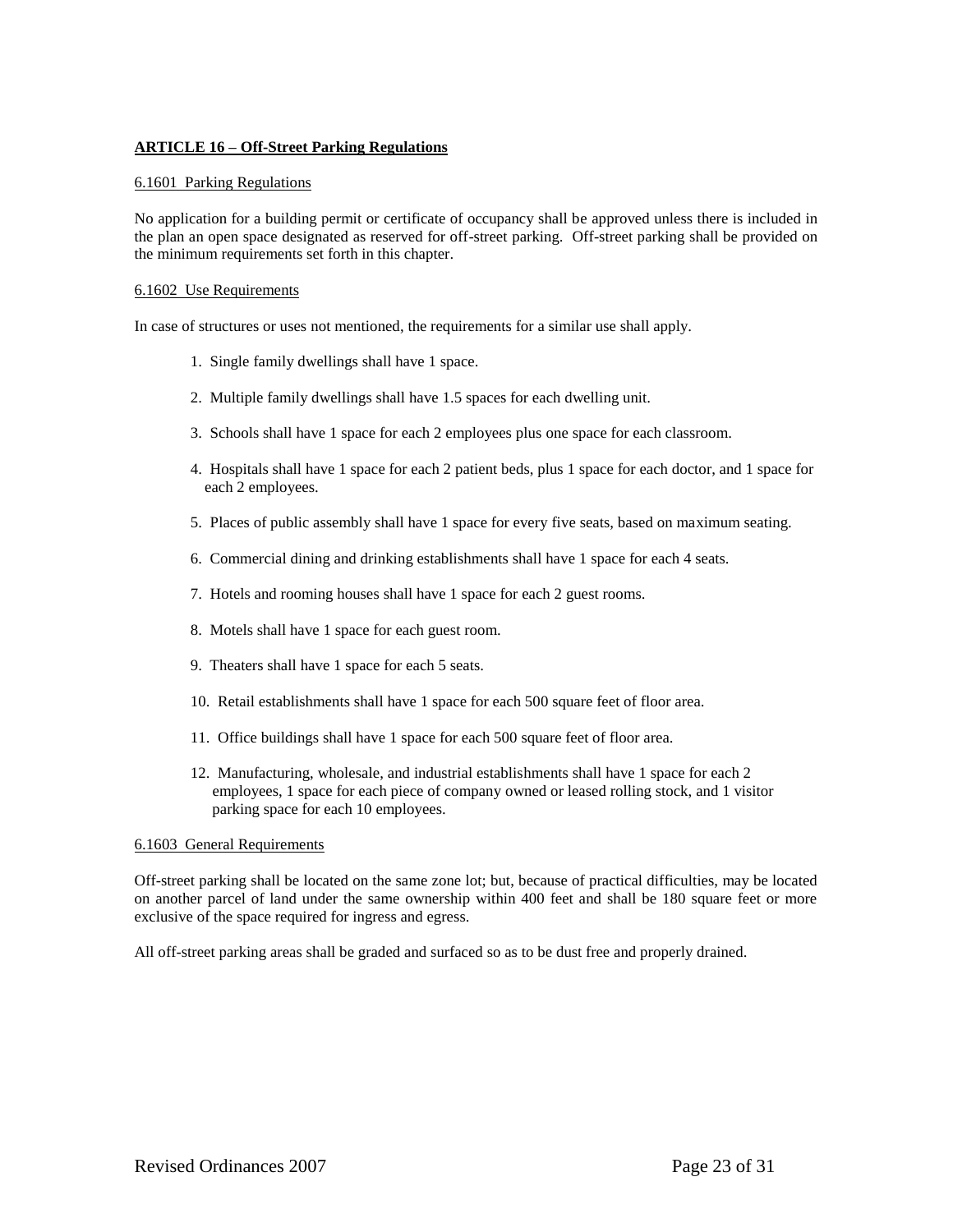Off-street parking shall be a continuing obligation so long as the structure is in existence and its use requiring vehicle parking continues. Buildings, storage, or any other use shall not encroach upon the off-street parking area. A reduction in the number of spaces, by reason of diminution of floor space, seating capacity, number of employees, or change in other factor controlling the number of required spaces, by the Zoning Commission must be both reasonable and consistent with the intent of this chapter.

These requirements are not intended to prohibit joint off-street parking facilities but the minimum number of spaces required for each use shall be measured separately.

Plans with mixed uses shall provide spaces equal to the sum of the requirements of the various uses computed separately.

# **ARTICLE 17 – Loading and Unloading Regulations**

No application for a building permit or certificate of occupancy shall be approved unless there is included in the plan the required space of structural design for off-street loading purposes to be provided in accordance with this chapter on the basis of the minimum requirements.

Each department store, freight terminal, railroad yard, hospital, industrial plant, manufacturing establishment, retail establishment, storage warehouse, or wholesale establishment which has an aggregate gross floor area of 25,000 square feet or more shall provide off-street loading or unloading berths in accordance with the following table:

| Square feet of Gross floor area | Required number of Berths |
|---------------------------------|---------------------------|
| 25,000 but less than 40,000     |                           |
| 40,000 but less than 80,000     |                           |
| 80,000 but less than 120,000    |                           |
| 120,000 but less than 160,000   |                           |
| 160,000 but less than 240,000   |                           |
| For each additional 50,000      |                           |

All loading and unloading operations shall be located to avoid interference with public use of streets, alleys, and walkways. These spaces shall not be located in the front of the structure, except for Industrial Districts.

### **ARTICLE 18 – Sign Regulations**

All signs outside the jurisdiction of Chapter 24-17 of the North Dakota Century Code shall comply with this chapter. Additionally, the following sign types are deemed outside the jurisdiction of this chapter.

- **1.** Signs required by law or authorized for a public purpose.
- 2. Official traffic control, parking restriction, or informational traffic signs.
- 3. Danger or warning signs of a cautionary nature.
- 4. Building name signs.
- 5. Cornerstones and historical markers.
- 6. Real estate for sale, rental, or lease signs.
- 7. Name plates and addresses.
- 8. Window displays of actual merchandise.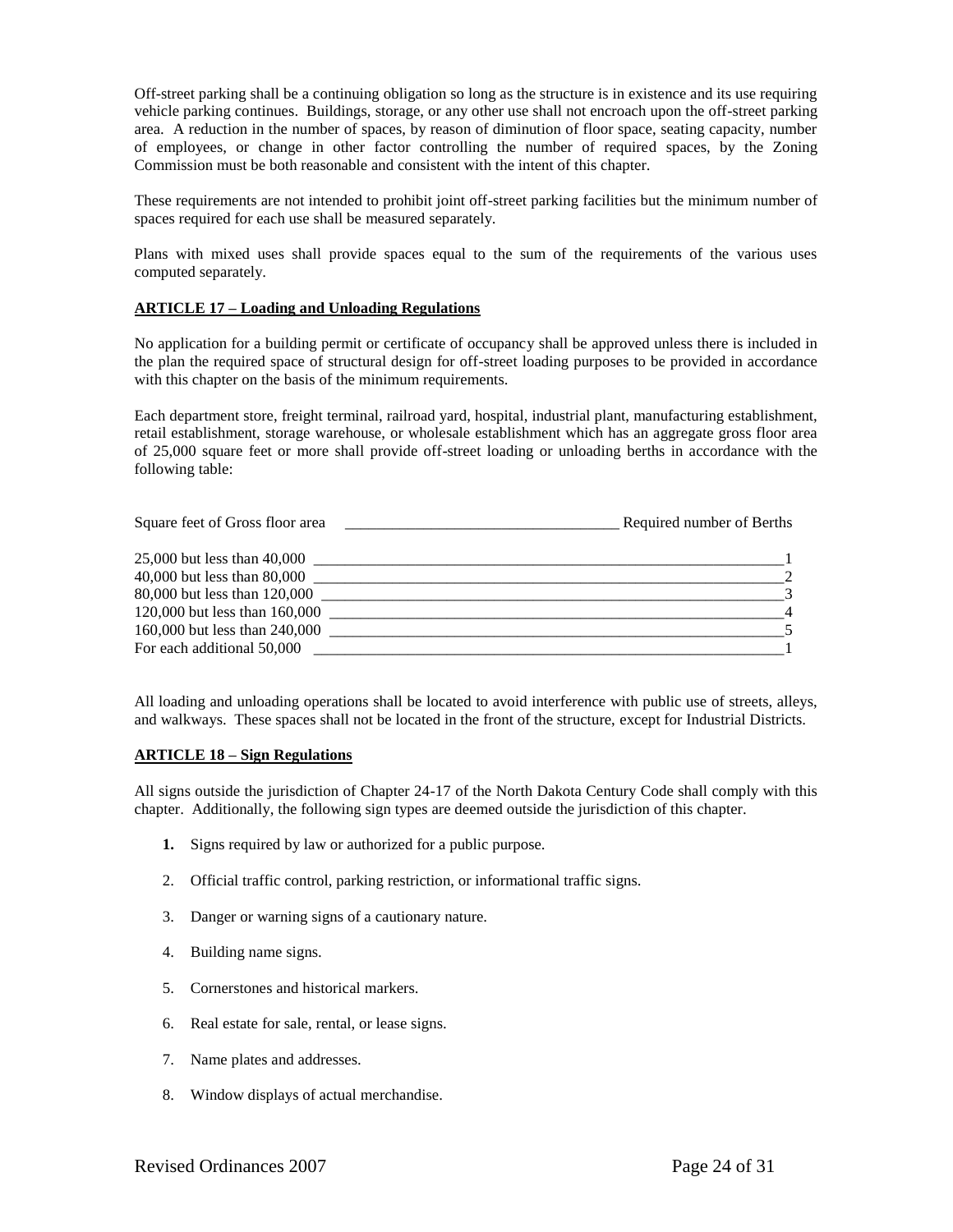# 6.1801 General Requirements

Signs shall be incidental to the permitted use and shall be located on the same zone lot.

Signs shall be maintained in good repair. Broken signs, deteriorated signs, or signs on vacant buildings may be ordered repaired or removed.

Signs shall not resemble, imitate, or approximate the shape, size, form, or color of railroad or traffic signs, signals, or devices, nor shall they obstruct or interfere with effectiveness of railroad or traffic signs, signals or devises.

No sign shall be permitted to face a residential district, unless the sign is located on the lot on which the use the sign relates to is located, and its location has been approved by the Zoning Commission.

Signs unlawfully existing at the time of adoption of this chapter may be continued although the use, size, or location does not conform. However, they shall be deemed non-conforming uses or structures and the provisions of 6.0607 shall apply.

### 6.1802 District Requirements

Residential districts having home and professional occupations shall be permitted 1 non-illuminated and nonanimated sign of 3 square feet and placed on the building.

Commercial and Industrial districts shall be permitted signs totaling 200 square feet, and

- 1. If on the wall of any structure, the maximum height shall be 40 feet, and
- 2. If a free standing sign, the maximum height shall be 25 feet.

### 6.1803 Advertising Signs

Advertising signs not located on the premise of the business being advertised are prohibited within one-half (1/2) mile of the City limits. Signs exiting at the time of adoption of this section (August 5, 2013) may be continued although the use, size or location does not conform. However, they shall be deemed nonconforming uses or structures and the provisions of 6.0607 shall apply.

# **ARTICLE 19 - Cando Airport Zoning**

### 6.1901 Authority

This Article shall be known as Cando Airport Zoning . (Chapter 2-04 North Dakota Century Code.)

### 6.1902 Definitions

As used in this section, unless the context otherwise requires:

- 1. AIRPORT Means Cando Municipal Airport
- 2. AIRPORT ELEVATION 1478 feet above mean sea level.
- 3. APPROACH SURFACE A surface longitudinally centered on the extended runway centerline, extending outward and upward from the end of the primary surface and at the same slope as the approach zone height limitation slope set forth in 6.1904. In plan the perimeter of the approach surface coincides with the perimeter of the approach zone.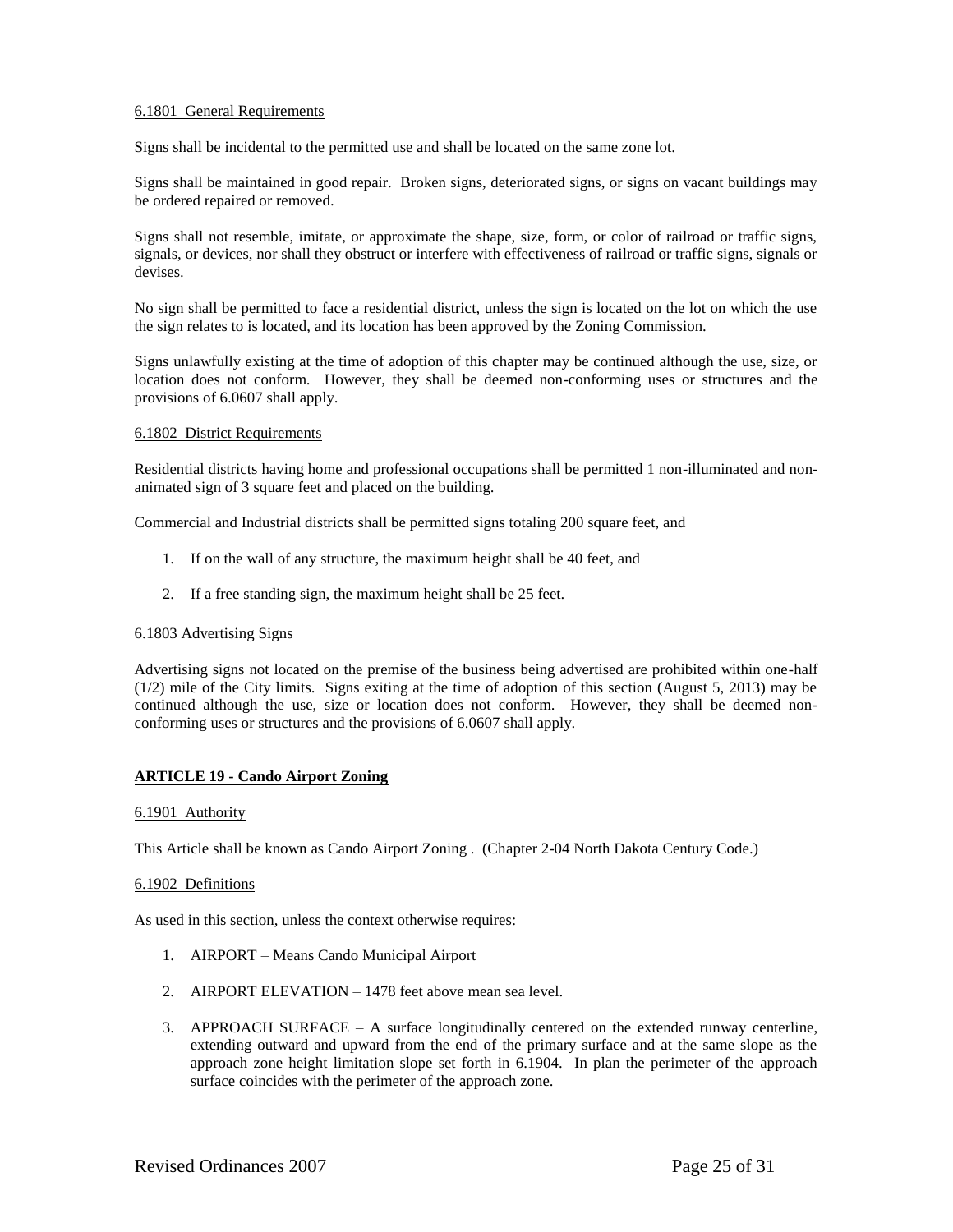- 4. APPROACH, TRANSITIONAL, HORIZONTAL, AND CONICAL ZONES These zones are set forth in 6.1903.
- 5. PLANNING AND ZONING COMMISSION A board as provided in Article 2.
- 6. CONICAL SURFACE A surface extending outward and upward from the periphery of the horizontal surface at a slope of 20 to 1 for a horizontal distance of 4,000 feet.
- 7. HAZARD TO AIR NAVIGATION An obstruction determined to have a substantial adverse effect on the safe and efficient utilization of the navigable airspace.
- 8. HEIGHT For the purpose of determining the height limits in all zones shown on the zoning map, the datum shall be mean sea level elevation unless otherwise specified.
- 9. HORIZONTAL SURFACE A horizontal plane 150 feet above the established airport elevation, the perimeter of which in plan coincides with the perimeter of the horizontal zone.
- 10. LARGER THAN UTILITY RUNWAY A runway that is constructed for or intended to be used by propeller driven aircraft greater than 12,500 pounds maximum gross weight and jet powered aircraft.
- 11. NONCONFORMING USE Any pre-existing structure, object of natural growth, or use of land, which is inconsistent with the provisions of this chapter.
- 12. NONPRECISION INSTRUMENT RUNWAY A runway having an existing instrument approach procedure utilizing air navigation equipment, for which a straight-in nonprecision instrument approach has been approved or planned.
- 13. OBSTRUCTION Any structure, growth, or other object, including a mobile object, which exceeds a limiting height set forth in Section IV of this Ordinance.
- 14. PERSON An individual, firm, partnership, corporation, company, association, joint stock association, or governmental entity; including a trustee, a receiver, an assignee, or a similar representation of any of them.
- **15.** PRIMARY SURFACE A surface longitudinally centered on a runway. When the runway has a specially prepared hard surface, the primary surface extends 200 feet beyond each end of that runway; when the runway has no specially prepared hard surface, or planned hard surface, the primary surface ends at each end of that runway. The width of the primary surface is set forth in 6.1904. The elevation of any point on the primary surface is the same as the elevation of the nearest point on the runway centerline.
- 16. RUNWAY A defined area on an airport prepared for landing and take-off of aircraft.
- 17. STRUCTURE An object, including a mobile object, constructed or installed by man, including but without limitation, buildings, towers, cranes, smokestacks, earth formation, and overhead transmission lines.
- 18. TRANSITIONAL SURFACES These surfaces extend outward at 90-degree angles to the runway centerline and extend at a slope of 7 feet horizontally for each foot vertically from the sides of the primary and approach surfaces to where they intersect the horizontal and conical surfaces.
- 19. TREE Any object of natural growth.
- 20. UTILITY RUNWAY A runway that is constructed for and intended to be used by propeller driven aircraft of 12,500 pounds maximum gross weight and less.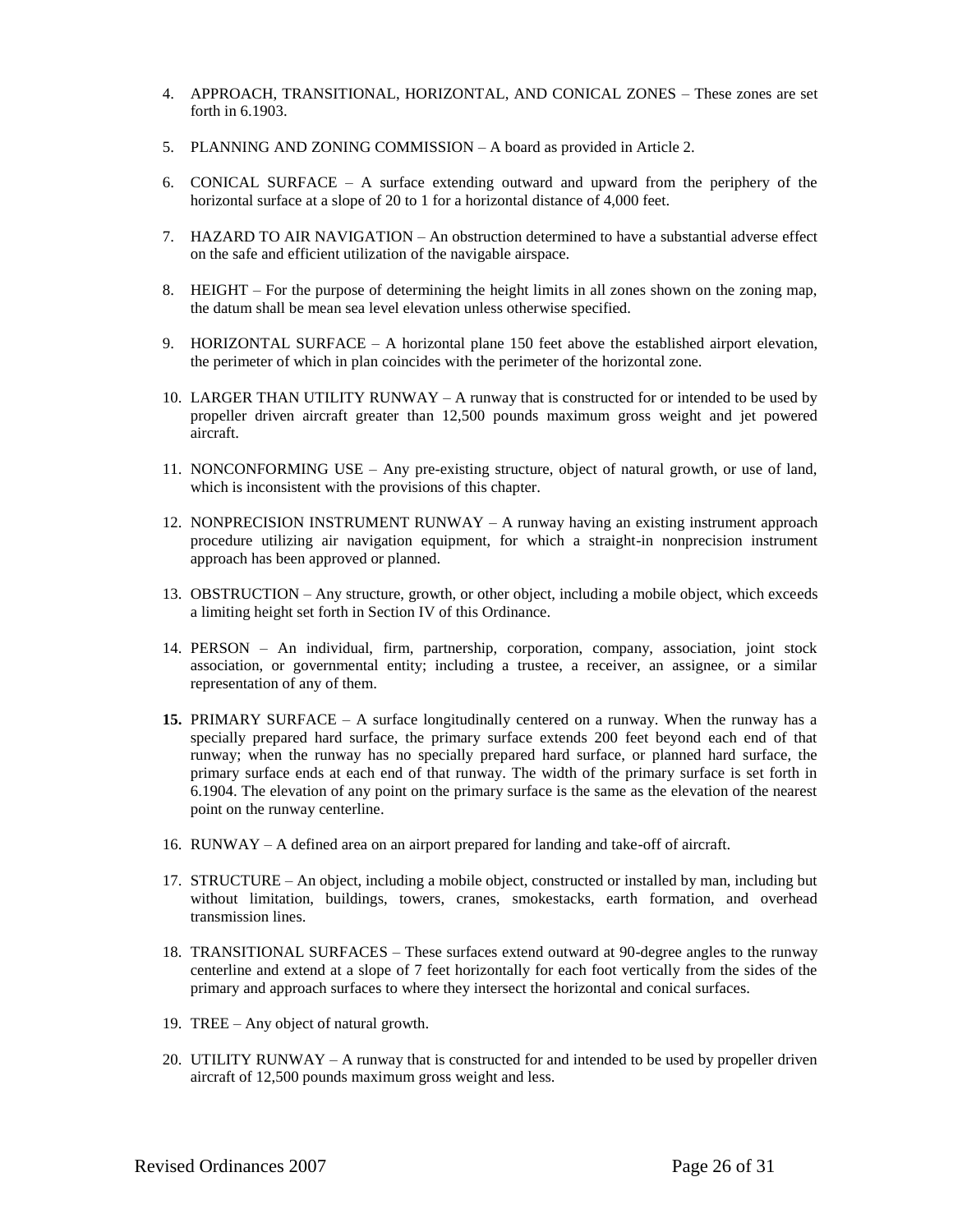21. VISUAL RUNWAY – A runway intended solely for the operation of aircraft using visual approach procedures.

## 6.1903 Airport Zones

In order to carry out the provisions of this chapter, there are hereby created and established certain zones which include all of the land lying beneath the approach surfaces, transitional surfaces, horizontal surfaces, and conical surfaces as they apply to the Cando Airport. Such zones are shown on the Cando Airport Zoning Map consisting of one sheet, prepared by the Airport Engineer, which is attached to this Ordinance and made a part hereof. An area located in more than 1 of the zones is considered to be the only in the zone with the more restrictive height limitation. The various zones are hereby established and defined as follows:

- 1. Utility Runway Visual Approach  $\text{Zone}$  The inner edge of this approach zone coincides with the width of the primary surface and is 250 feet wide. The approach zone expands outward uniformly to a width of 1,250 feet at a horizontal distance of 5,000 feet from the primary surface. Its centerline is the continuation of the centerline of the runway.
- 2. Utility Runway with Non-Precision Instrument Approach Zone The inner edge of this approach zone coincides with the width of the primary surface and is 500 feet wide. The approach zone expands outward uniformly to a width of 2,000 feet at a horizontal distance of 5,000 feet from the primary surface. Its centerline is the continuation of the centerline of the runway.
- 3. Runway Larger Than Utility Visual Approach Zone The inner edge of this approach zone coincides with the width of the primary surface and is 500 feet wide. The approach zone expands outward uniformly to a width of 1,500 feet at a horizontal distance of 5,000 feet from the primary surface. Its centerline is the continuation of the centerline of the runway.
- 4. Runway Larger Than Utility With A Visibility Minimum Greater Than ¾ Mile Nonprecision Instrument Approach Zone – The inner edge of this approach zone coincides with the width of the primary surface and is 500 feet wide. The approach zone expands outward uniformly to a width of 3,500 feet at a horizontal distance of 10,000 feet from the primary surface. Its centerline is the continuation of the centerline of the runway.
- 5. Transitional Zones The transitional zones are the areas beneath the transitional surfaces.
- 6. Horizontal Zone The horizontal zone is established by swinging arcs of 10,000 feet radii from the center of each end of the primary surface of each runway and connecting the adjacent arcs by drawing lines tangent to those arcs. The horizontal zone does not include the approach and transitional zones.
- 7. Conical Zone The conical zone is established as the area that commences at the periphery of the horizontal zone and extends outward therefrom a horizontal distance of 4,000 feet.

### 6.1904 Airport Zone Height Limitations

Except as otherwise provided in this chapter, no structure shall be erected, altered, or maintained, and no tree shall be allowed to grow in any zone to a height in excess of the applicable height limit established for such zone. These applicable height limitations are established for each of the zones in question as follows:

- 1. Utility Runway Visual Approach Zone Slopes 20 feet outward for each foot upward beginning at the end of and at the same elevation as the primary surface and extending to a horizontal distance of 5,000 feet along the extended runway centerline.
- 2. Utility Runway Non-Precision Instrument Approach Zone Slopes 20 feet outward for each foot upward beginning at the end of and at the same elevation as the primary surface and extending to a horizontal distance of 5,000 feet along the extended runway centerline.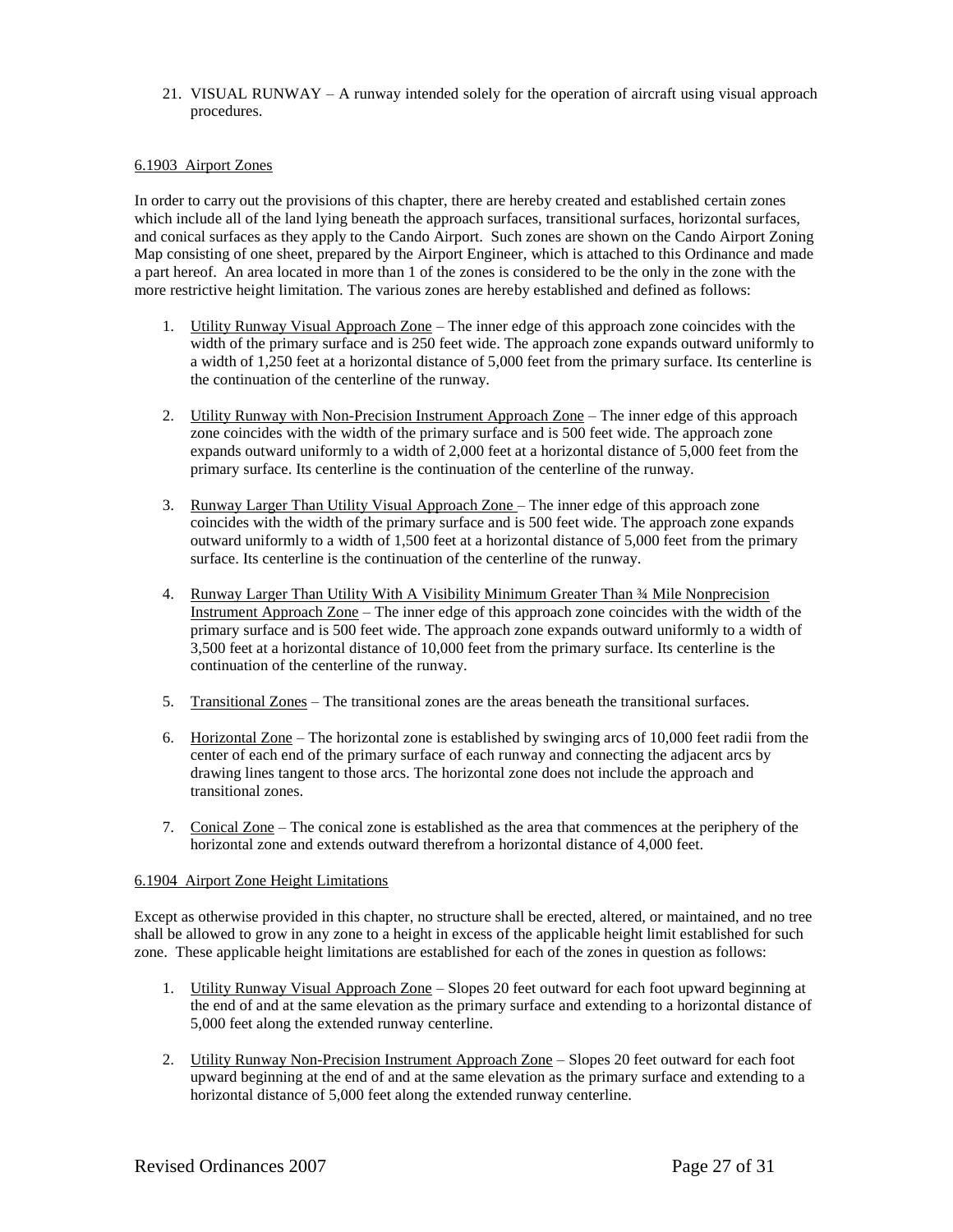- 3. Runway Larger Than Utility Visual Approach Zone Slopes 20 feet outward for each foot upward beginning at the end of and at the same elevation as the primary surface and extending to a horizontal distance of 5,000 feet along the extended runway centerline.
- 4. Runway Larger Than Utility With a Visibility Minimum Greater Than ¾ Mile Nonprecision Instrument Approach Zone – Slope 34 feet outward for each foot upward beginning at the end of and at the same elevation as the primary surface and extending to a horizontal distance of 10,000 feet along the extended runway centerline.
- 5. Transitional Zones Slope 7 feet outward for each foot upward beginning at the sides of and at the same elevation as the primary surface and the approach surface, and extending to a height of 150 feet above the airport elevation. The airport elevation is 1478 feet above mean sea level. In addition, there are established height limits sloping 7 feet outward for each foot upward beginning at the sides of and the same elevation as the approach surface, and extending to where they intersect the conical surface.
- 6. Horizontal Zone Established at a height of 1628 feet above mean sea level.
- 7. Conical Zone Slope 20 feet outward for each foot upward beginning at the periphery of the horizontal zone and at 150 feet above the airport elevation and extending to a height of 350 feet above the airport elevation.
- 8. Exception Height Limitations Nothing in this chapter shall be construed as prohibiting the construction or maintenance of any structure, or growth of any tree to a height up to 75 feet above the surface of the land.

# 6.1905 Use Restrictions

Notwithstanding any other provisions of the chapter, no use may be made of land or waterin a manner to create electrical interference with navigational signals or radio communications between airport and aircraft, make it difficult for pilots to distinguish between airport lights and others, result in glare in eyes of pilots using the airport, impair visibility in the vicinity of the airport, create bird strike hazards, or otherwise in any way endanger or interfere with the landing, takeoff, or maneuvering of aircraft.

# 6.1906 Nonconforming Uses

- 1. Regulations Not Retroactive This Article shall not be construed to require the removal, lowering, or alteration of any structure or tree not conforming to the regulations as of the effective date of this chapter, or otherwise interfere with the continuance of nonconforming use. Nothing shall require any change in the construction, alteration, or intended use of any structure, the construction or alteration of which was begun prior to the effective date of this ordinance, and is diligently prosecuted.
- 2. Marking and Lighting Notwithstanding 6.1906 sub-paragraph 1, the owner of any existing nonconforming structure is required to permit installation, operation, and maintenance thereon of markers and lights as deemed necessary by the Public Works Superintendent, to indicate to the operators of aircraft in the vicinity of the airport the presence of such airport obstruction. Such markers and lights shall be installed, operated, and maintained at the expense of the Cando Airport.

# 6.1907 Permits

The Director, or manager, of the Cando Airport will perform the duties of Building Inspector for any permits required.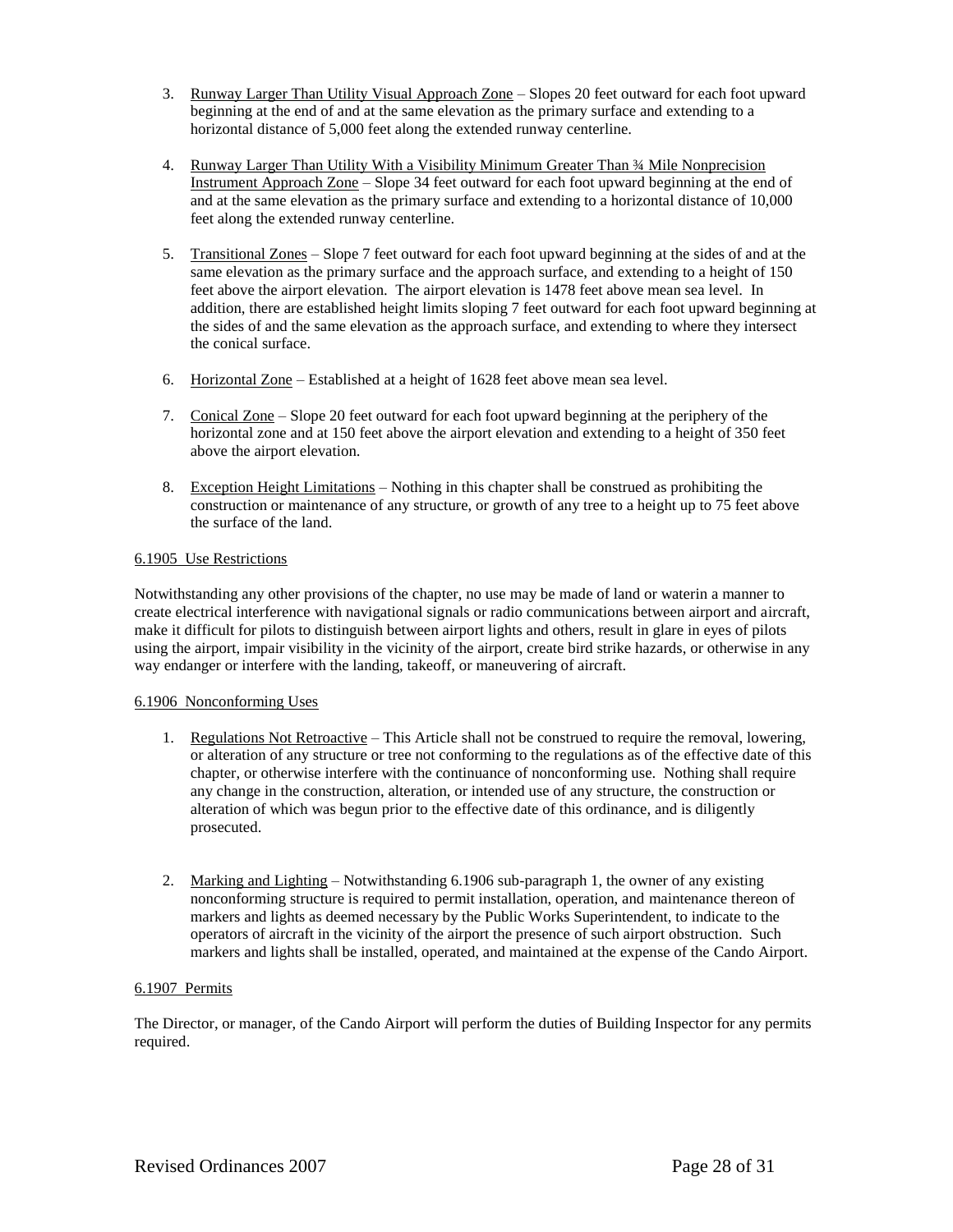Except as provided in 1, 2, and 3 below, no change shall be made in the use of land, no structure shall be erected or otherwise established, and no tree shall be planted in any zone unless a building permit therefore shall have been applied for and granted. Each application shall indicate the purpose for which the permit is desired, with sufficient particularity to determine whether the resulting use, structure or tree would conform. No permit for a use inconsistent with the provisions of this chapter shall be granted unless a variance has been approved.

- 1. Within the limits of the horizontal zone and conical zone, no permit shall be required for any tree or structure less then seventy-five feet of vertical height above the ground, except when because of terrain, land contour, or topographic features, such tree or structure would extend above the height limits.
- 2. Within the limits of the approach zones, but at a horizontal distance of not less than 4,200 feet from each end of the runway, no permit shall be required for any tree or structure less than seventy-five feet of vertical height from above ground, except when it would extend above the height limit.
- 3. Within the limits of the transition zones beyond the perimeter of the horizontal zone, no permit shall be required for any tree or structure less than seventy-five feet of the vertical height above ground, except when such tree or structure, because of terrain, land contour, or topographical features, would extend above the height limit.

Nothing contained in any of the foregoing exceptions shall be construed as permitting or intending to permit any construction, or alteration of any structure, or growth of any tree in excess of any of the height limits except as set forth in 6.1906.

No permit shall be granted that would allow the establishment or creation of an obstruction or permit a nonconforming use, structure, or tree to become a greater hazard to air navigation than it was on the effective date of this chapter or than it is when the application of a permit is made.

Whenever the Public Works Director, determines that a nonconforming tree or structure has been abandoned or more than 80 percent torn down, physically deteriorated, or decayed, no permit shall be granted that would allow such a structure or tree to exceed the applicable height limit.

Any person desiring to erect or increase the height of any structure, or permit the growth of any tree, or use property, not in accordance with the regulations prescribed in this chapter may apply to the Planning and Zoning Commission for a variance. The application shall be accompanied by a determination from the Federal Aviation Administration as to the effect of the proposal on the operation of air navigation facilities and the safe, efficient use of navigable airspace. Such variances shall be allowed where it is duly found that a literal application or enforcement of the regulations will result in unnecessary hardship and relief granted, will not be contrary to the public interest, will not create a hazard to air navigation, will do substantial justice, and will be in accordance with the spirit of this chapter. Additionally, the Planning and Zoning Commission may consider no application for variance unless a copy of the application has been furnished to the Cando Airport Authority for advice as to the aeronautical effects of the variance. If the Cando Airport Authority does not respond to the application within 15 days after receipt, the Planning and Zoning Commission may act on its own to grant or deny said application.

Any permit or variance granted may, if such action is deemed advisable to effectuate the purpose of this Ordinance and be reasonable in the circumstances, be so conditioned as to require the owner of the structure or tree in question to install, operate, and maintain, at the owner's expense, such markings and lights as may be necessary. If deemed proper by the Planning and Zoning Commission, this condition may be modified to require the owner to permit the Cando Airport, at its own expense, to install, operate, and maintain the necessary markings and lights.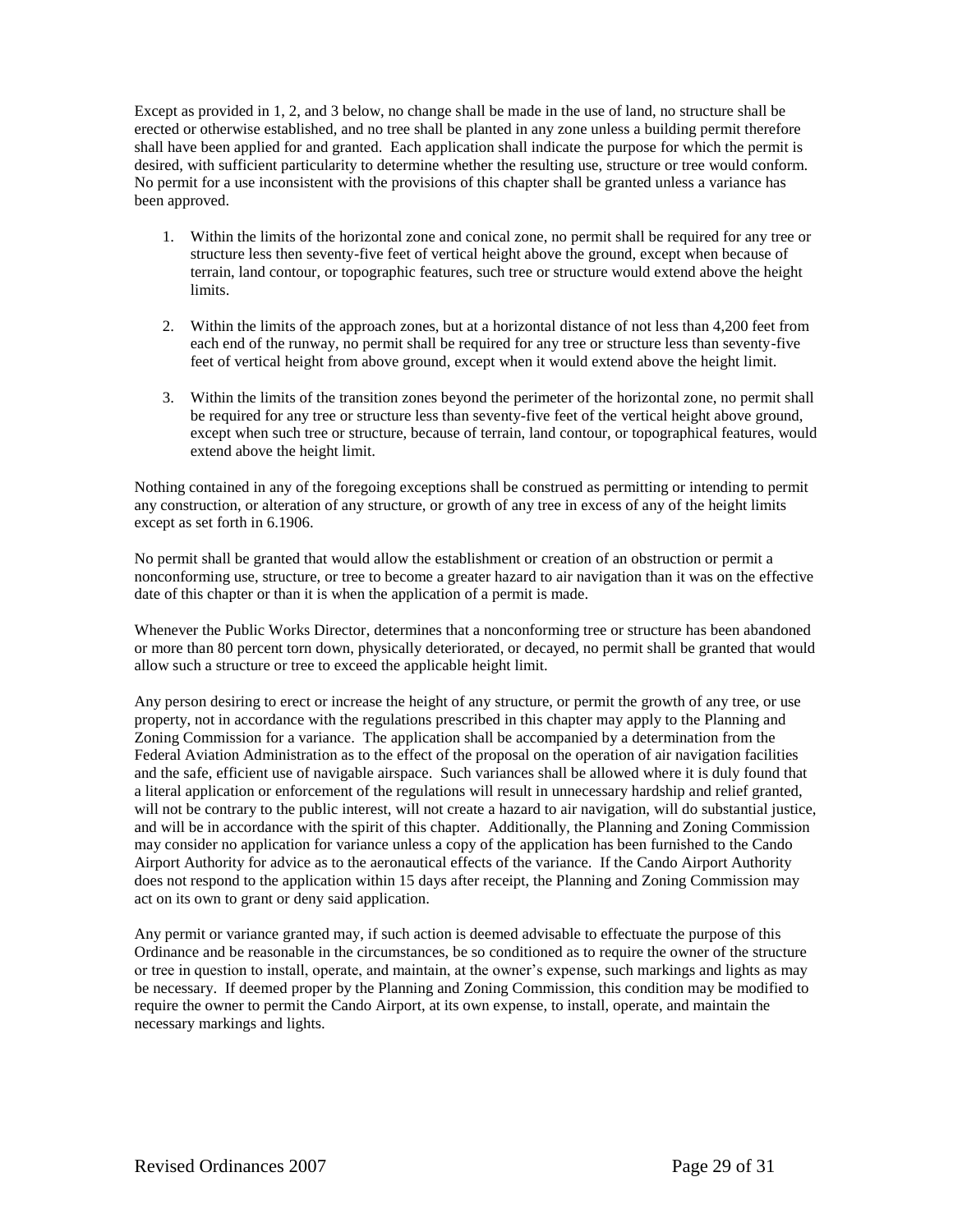## 6.1908 Enforcement

It shall be the duty of the Director of the Cando Airport, to administer and enforce these regulations. Applications for permits and variances shall be made to the Director of the Cando Airport. Applications submitted to the Director of the Cando Airport shall be promptly considered and granted or denied. The Director of the Cando Airport shall forthwith transmit application for action by the Planning and Zoning Commission.

### 6.1909 Appeals

Any person aggrieved, or any taxpayer affected, by any decision of the Director of the Cando Airport may appeal to the Planning and Zoning Commission.

All appeals must be taken within a reasonable time, by filing with the Director of the Cando Airport, a notice of appeal specifying the grounds thereof. The Director of the Cando Airport shall transmit to the Planning and Zoning Commission all papers of record upon which the action appealed from was taken.

Any appeal shall stay all proceedings in furtherance of the action appealed from unless the Director of the Cando Airport, certifies to the Planning and Zoning Commission, after the notice of appeal has been filed with it, that by reason of the facts stated in the certificate a stay would in the opinion of the Director of the Cando Airport, cause imminent peril to life or property. In such case, proceedings shall not be stayed except by order of the Planning and Zoning Commission, and on due cause shown.

The Planning and Zoning Commission shall fix a reasonable time for hearing appeals, give public notice and due notice to the parties in interest, and decide the same within reasonable time. Upon the hearing, any party may appear in person or by agent or by attorney.

The Planning and Zoning Commission may, reverse or affirm, in whole or in part, or modify the order, requirement, decisions, or determination appealed from and may make such order, requirement, decisions, or determination as may be appropriate.

### 6.1910 Judicial Review

Any person aggrieved, or any taxpayer affected, by any decision of the Planning and Zoning Commission, may appeal as provided in Chapter 2-04 of the laws of the State of North Dakota.

### 6.1911 Penalties

Each violation of this chapter or of any regulation, order or ruling promulgated hereunder shall constitute a misdemeanor and be punishable by a fine of not more than \$1,000.00 or imprisonment for not more than 30 days or both; and each day a violation continues to exist shall constitute a separate offense.

It shall be the Municipal Judge's decision to use the sentencing defined in Article 5 of Chapter 13 of the Revised Ordinances of the City of Cando.

### 6.1912 Severability

If any of the provisions of this chapter or the application thereof to any person or circumstances are held invalid, such invalidity shall not affect other provisions or applications which can be given effect without the invalid provision or application, and to this end, the provisions of this chapter are declared to be severable.

# **ARTICLE 20 – Fences Hedges and Walls**

- 1. The maximum height of any residential fence shall be six and one-half feet.
- 2. All fences shall be constructed of approved fencing material.